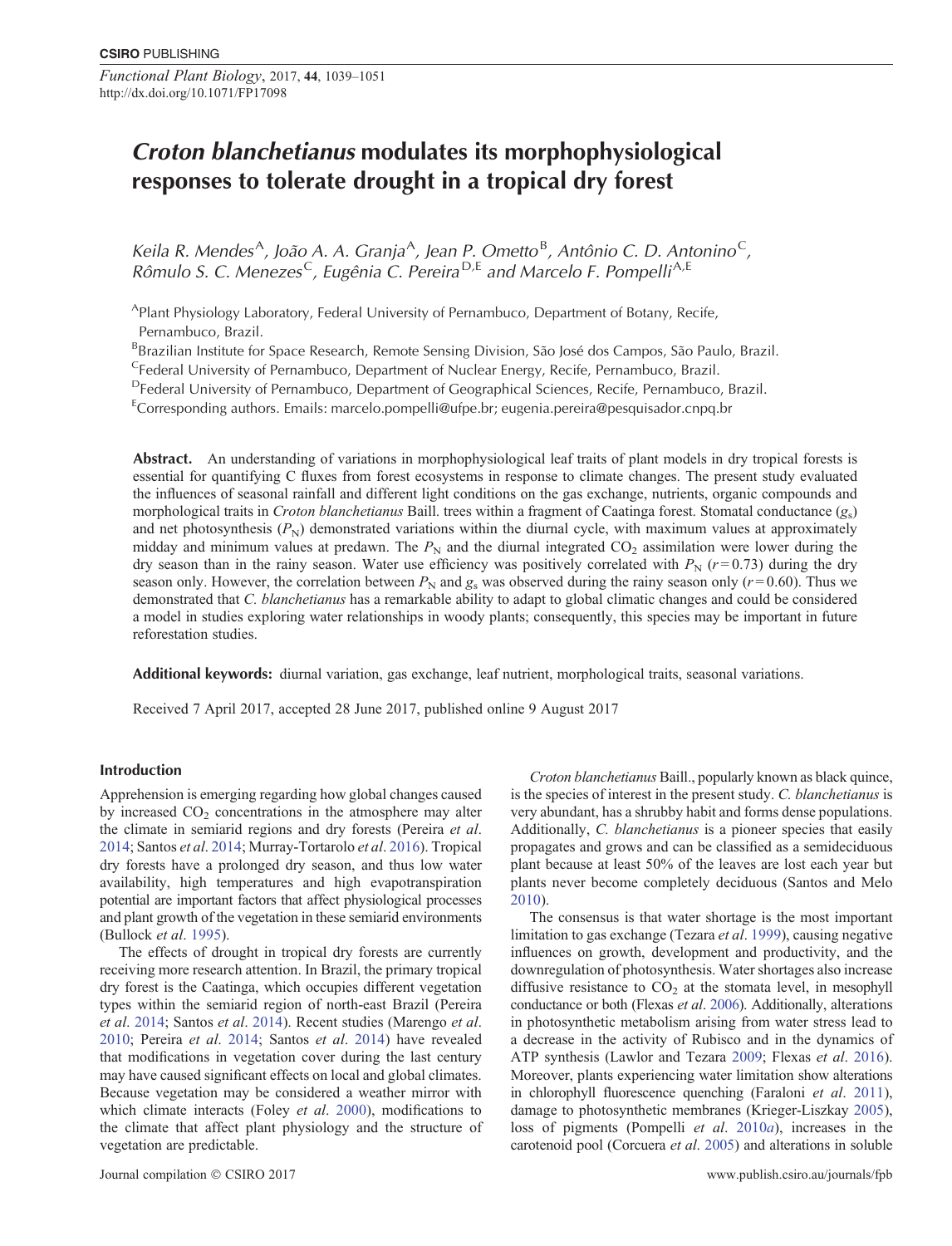<span id="page-1-0"></span>carbohydrates (Silva *et al*. [2010](#page-12-0)). Furthermore, among the processes most affected by drought, photosynthesis is notable and may also be restricted by nutrient availability (Hikosaka [2004;](#page-11-0) Mendes and Marenco [2015](#page-11-0)).

Stomatal function and C uptake in response to seasonal rainfall in dry tropical forests have become more relevant, considering the current trends of atmospheric  $CO<sub>2</sub>$  enrichment and temperature increases on a global scale. Thus the study of drought-tolerant species is crucial, particularly native evergreen species. This work was conducted primarily to understand which morphophysiological variables contribute to the establishment of *C. blanchetianus* plants subjected to lower water availability. Therefore, the study investigated the effects of rainfall seasonality and light conditions on the gas exchange, nutrients (macro- and micronutrients), organic compounds, antioxidative metabolism and leaf morphological traits in *C. blanchetianus* trees. Thus the primary question is whether *C. blanchetianus* has morphophysiological and biochemical mechanisms for survival in the water deficit period followed by a return to high metabolic rates in the rainy season.

# **Materials and methods**

# *Environmental conditions and plant species*

The experiment was conducted in the semiarid region of Pernambuco State, north-eastern Brazil (8°52'32"S, 36°22'00"W; 716 m above sea level). The climate in this region is considered to have the 'BSh' type in the Köppen classification (Köppen [1948\)](#page-11-0) with 598 mm of total annual rainfall distributed within a 5-month rainy season (April to September). Mean monthly temperatures range from 20 C in July to 26 C in December. Relative humidity during the day averages 57% during the dry season and 77% during the rainy season (Fig. 1). The native vegetation of the study region is a seasonally dry forest with deciduous vegetation (Dantas *et al*. [2006\)](#page-10-0).

For our field measurements, we selected 10 *Croton blanchetianus* Baill. plants located within an environment protected by treetops (natural shade, irradiance less than 70% of solar transmittance) and 10 plants under full sunlight. All plants were 1–3 m tall. All data were collected during the rainy season (May–July) and the dry season (October–December) of 2011.

## *Photosynthetic parameters*

Gas exchange parameters were measured using a portable system (Li-6400; Li-Cor). For this measurement, we selected two leaves per plant and 20 saplings each season (10 full sun plants and 10 natural shade plants). Measurements were conducted *in situ* under a clear sky and the leaf was exposed to irradiance of saturation of  $1000 \mu$ mol m<sup>-2</sup> s<sup>-1</sup> from an lightemitting diode source, ambient  $CO<sub>2</sub>$  concentration (390 parts per million), air flow of  $400 \mu$ mol s<sup>-1</sup>, and ambient temperature and relative humidity. Data were collected at different times (0600, 0800, 1000, 1200, 1400, 1600 and 1800 hours; solar time) to assess the effect of time on stomatal conductance  $(g_s)$ 



**Fig. 1.** Time course (hours) of (*a*) global radiation, (*b*) air temperature and (*c*) relative humidity observed in the rainy season (May–July) and the dry season (October–December) of 2011 in the semiarid region of the state of Pernambuco, north-eastern Brazil. The values represent the mean  $(\pm$  s.e.).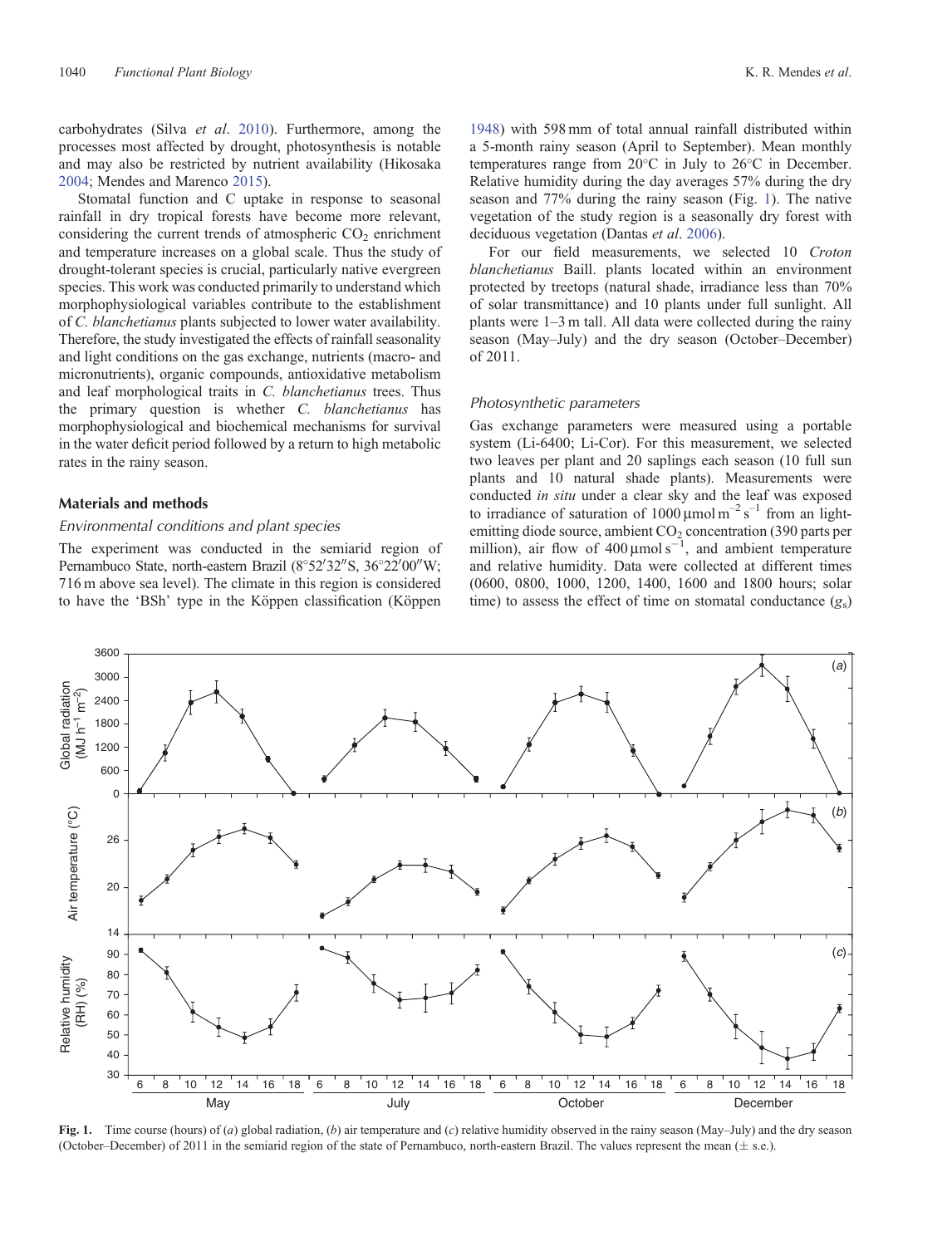and net photosynthesis  $(P_N)$ . Based on the ratio of  $P_N$  and transpiration, we calculated water use efficiency (WUE). Diurnal integrated  $CO_2$  assimilation (integrated  $P_N$ ) was obtained by integrating all measurements of  $P<sub>N</sub>$  determined at different times of the day (Ribeiro *et al*. [2009](#page-12-0)).

## *Leaf area and specific leaf area*

During the study period, to determine the phenology of the leaves, we were careful to collect only leaves that had completed their development in each season. Leaf area was measured for 200 healthy and expanded leaves collected in each season from both full sun and natural shade plants. The leaves were sampled randomly from different parts of the canopy of twenty trees. The leaves were then digitised using a scanner, and Image-Pro Plus software (ver. 4.5.0.29, Media Cybernetics) was used to analyse the images. From the identical plants used in the gas exchange measurements, 40 leaves were collected in each season to determine the specific leaf area (SLA), which was the ratio between leaf area and leaf mass.

#### *Biochemical analyses*

Leaf samples (discs 1.4 cm in diameter) were collected *in situ* under a clear sky between 0900 and 1000, immediately frozen in liquid N and then stored at  $-20^{\circ}$ C until analysis. Total soluble sugar content was determined by the phenol-sulfuric acid method (DuBois *et al*. [1956\)](#page-10-0) and total free amino acids were measured using the ninhydrin reaction (Moore and Stein [1954](#page-11-0)). Chlorophyll  $a+b$  and total carotenoids were extracted with 80% (v/v) aqueous acetone and quantified spectrophotometrically (Pompelli *et al*. [2013](#page-12-0)). Amino acid and protein contents of crude extracts were determined using the Moore and Stein [\(1954](#page-11-0)) and Bradford ([1976\)](#page-10-0) methods, respectively.

Superoxide dismutase (SOD) was assayed as described by Pompelli *et al*. [\(2010](#page-12-0)*a*). Cellular damage was spectrophotometrically analysed through  $H_2O_2$  accumulation after a reaction with KI. Malondialdehyde (MDA) accumulation was estimated as the total amount of 2-thiobarbituric acidreactive compounds (Campos *et al*. [2012](#page-10-0)). The proline concentration was determined via the method of Bates *et al*. [\(1973](#page-10-0)).

#### *Leaf nutrient contents*

Concentrations of macro- and micronutrients in leaves were measured in leaf samples collected in both light conditions. Leaf dry mass was obtained after oven-drying at 60 C for 72 h. Leaves were then ground into a fine powder to pass a 40 mesh sieve, and nutrient contents (macro- and micronutrients) were determined according to Silva [\(2009](#page-12-0)).

# *Carbon isotope composition*

From each tree, one of the youngest expanding leaves was collected between 0900 and 1000 hours under a clear sky and then oven-dried at 60 C. The leaves were ground to pass a 40-mesh sieve. Subsamples (1 mg) were then processed for C isotope analysis in a ThermoFinnigan Delta XL Plus Stable Isotope Ratio Mass Spectrometer (Thermo Scientific) coupled with an elemental analyser (Costech Analytical Technologies).

### *Data analyses*

Each *C. blanchetianus* tree was one replicate. Five replicates were used to measure chlorophyll, carotenoids, nutrients and C isotope ratios, and 10 replicates were used for all other analyses. The data were analysed with a one-way ANOVA and means were compared using the Student–Newman–Keuls test at a significance level of 5%. The influence of concentration of the mineral nutrients on integrated  $P_N$  was evaluated using a canonical correlation analysis (Hardoon *et al*. [2004\)](#page-11-0). The correlations among the parameters of gas exchange were also examined. The statistical analyses were performed using the software Sigma Plot ver. 11.0 (Systat Software, Inc.).

# **Results**

## *Environmental conditions*

The global radiation average varied throughout the year, with less intercepted global radiation during the rainiest months. In December, the greatest intercepted global radiation  $(11\ 654\ \text{MJ}\ \text{h}^{-1}\ \text{m}^{-2})$  $(11\ 654\ \text{MJ}\ \text{h}^{-1}\ \text{m}^{-2})$  $(11\ 654\ \text{MJ}\ \text{h}^{-1}\ \text{m}^{-2})$  was observed (Fig. 1). These values averaged 66.4% greater than the levels recorded in July (rainy season).

Precipitation extremes were observed in May (the wettest month, 120 mm) and in December (the driest, 0 mm) (Fig. 2*[a](#page-3-0)*). Soil water storage ranged from 24.4 mm in the dry season to 49.3 mm in the rainy season (Fig. [2](#page-3-0)*b*). The evapotranspiration rate was at a maximum in December (4.8 mm) and a minimum in July (2.1 mm; Fig. [2](#page-3-0)*c*). The mean maximum PAR was ~297 µmol m<sup>-2</sup> s<sup>-1</sup> and 572 µmol m<sup>-2</sup> s<sup>-1</sup> for the rainy and dry seasons, respectively (Fig. [3](#page-4-0)*a*).

#### *Seasonal and diurnal cycles in gas exchange parameters*

Photosynthesis  $(P_N)$ , stomatal conductance  $(g_s)$ , internal-toambient  $CO_2$  concentration ( $C_i$ :  $C_a$  ratio), water use efficiency (WUE), transpiration (E), leaf-to-air vapour pressure deficit (VPD) and leaf temperature (*T*leaf) displayed pronounced seasonal and diurnal cycles.  $P_N$  and  $g_s$  were strongly affected by drought in December, declining dramatically with increasing soil water storage deficit (Fig. [3\)](#page-4-0). Simultaneously, WUE dropped to values ranging below 6 mmol  $CO_2$  mol<sup>-1</sup> H<sub>2</sub>O (Fig. [4](#page-5-0)). Comparing the months with extremes of precipitation (May and December), we observed a decline in  $P_N$  (60%), WUE  $(74\%)$ ,  $g_s$   $(34\%)$  and transpiration  $(16\%)$  in December.

Stomatal conductance varied throughout the diurnal cycle under ambient temperature and humidity. However, the amplitude of the diurnal cycle was greater in the rainy season (Fig. [3\)](#page-4-0): *g*<sup>s</sup> increased in the morning with maximal values between 0800 and 1200 hours (a mean of 62 mmol  $m^{-2} s^{-1}$  in May and  $44$  mmol m<sup>-2</sup> s<sup>-1</sup> in December) and then declined and attained the lowest values in the late afternoon (Fig. [3](#page-4-0)).  $P_N$  followed a similar trend to that of  $g_s$  in the rainy season only, in which maximum values of 18  $\mu$ mol CO<sub>2</sub> m<sup>-2</sup> s<sup>-1</sup> were recorded (Fig.  $3b$  $3b$ ). In the dry season,  $P_N$  did not follow that trend and remained [b](#page-4-0)elow  $6 \mu$ mol CO<sub>2</sub> m<sup>-2</sup> s<sup>-1</sup> (Fig. 3*b*). The  $C_i$ :  $C_a$  ratio, VPD and  $T_{leaf}$  also followed the same trend as  $g_s$ in both seasons (Fig. 4*[b](#page-5-0)*).

A strong and positive relationship was detected between WUE and  $P_N$  ( $r = 0.73$ ;  $P \le 0.0001$ ) during the dry season only, suggesting that WUE was fundamental to the decrease in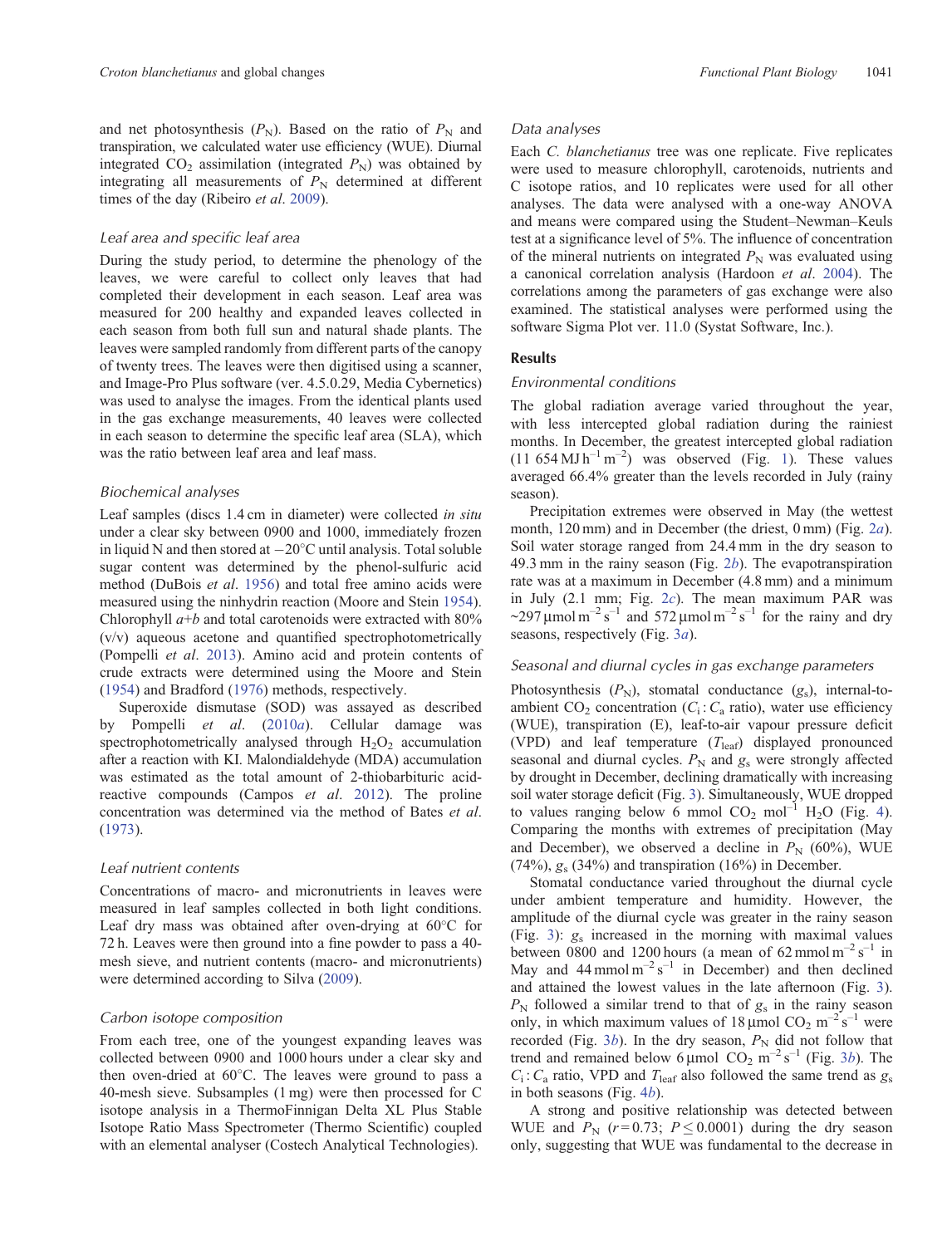<span id="page-3-0"></span>

**Fig. 2.** (*a*) Rainfall, (*b*) soil water storage and (*c*) evapotranspiration (C) observed in the rainy season (May–July) and the dry season (October– December) of 2011 in the study area. The values represent the mean  $(\pm s.e.)$ .

 $P_N$  under soil water storage deficit. By contrast,  $P_N$  was tightly coupled with  $g_s$  in the rainy season only ( $r = 0.60$ ;  $P \le 0.001$ ), confirming that  $P_N$  was strongly dependent on  $g_S$  in the period of greater water availability. Stomatal conductance was negatively correlated with VPD ( $r = -0.61$ ;  $P \le 0.001$ ) in the dry season only. In the afternoons of the rainy season, *g*<sup>s</sup> decreased in conjunction with decreases in  $T_{\text{leaf}}$  ( $r = 0.83$ ;  $P \le 0.0001$ ), whereas during the dry season, the correlation between *g*<sup>s</sup> and  $T_{\text{leaf}}$  became less significant ( $r = 0.59$ ;  $P \le 0.05$ ). Independent of light conditions, the factor that controlled  $g<sub>s</sub>$  was the relative humidity ( $r = 0.42$ ;  $P \le 0.05$ ) and not the  $T_{\text{leaf}}$  ( $P = 0.69$ ). In the dry season, the integrated  $P_N$  values of natural shade and full sun plants averaged 66% and 64% lower than the rainy season values, respectively (Fig. [5\)](#page-6-0).

#### *Biochemical analyses*

Water deficit stress in December significantly increased concentrations of SOD, MDA and  $H_2O_2$ , but the increase was even more significant in proline levels. If we compare the two light conditions, only MDA and proline showed significant differences (Fig. [6\)](#page-6-0). More relevant information was obtained when biochemical data were analysed via Pearson's correlations. We showed that although SOD activity showed a downward trend in full sun plants, SOD activity was not correlated with light, drought, or even with the elevation of  $H_2O_2$ , MDA or proline  $(P > 0.05)$ . However, a negative correlation was detected between light and  $H_2O_2$  ( $r = -0.33$ ) (i.e.  $H_2O_2$  decreased significantly in natural shade plants). Although we did not present the activity of catalase (CAT) and ascorbate peroxidase (APX) enzymes in this work, a strong correlation was observed between elevation of  $H_2O_2$  and the accumulation of MDA  $(r=0.74)$  and proline synthesis  $(r=-0.70)$ . Furthermore, we showed that elevation of the MDA concentration was the key factor that culminated in proline synthesis  $(r=0.85)$ . Moreover, these data suggest that a decrease in CAT and APX activities must have been a strong cause of the elevation of  $H_2O_2$  levels and, consequently, the production of MDA and the synthesis of proline as a way to dissipate the reducing power in NADPH in this reduced form.

## *Leaf area and SLA*

Specific leaf area was higher during the rainy season (23.5  $\pm$  $2.1 \text{ m}^2 \text{ kg}^{-1}$  in natural shade plants;  $20.3 \pm 1.3 \text{ m}^2 \text{ kg}^{-1}$  in full sun plants) than in the dry season. Leaf area was  $9.3 \pm 0.7$  and  $12.1 \pm 1.2$  cm<sup>2</sup> in full sun and natural shade plants, respectively, in the rainy season. However, leaf area and SLA showed no differences in the dry season (4.0  $\pm$  0.4 cm<sup>2</sup> and 7.7  $\pm$  0.7 m<sup>2</sup> kg<sup>-1</sup> for natural shade plants and  $3.8 \pm 0.3$  cm<sup>2</sup> and  $7.3 \pm 0.2$  m<sup>2</sup> kg<sup>-1</sup> for full sun plants, respectively; Fig. [7\)](#page-7-0).

# *Organic compounds and leaf nutrient contents*

Carbohydrate, amino acid, soluble protein and total protein concentrations were higher in the rainy season than in the dry season for both light conditions. However, during the dry season, starch was 47% and 93% higher than that in the rainy season for natural shade and full sun plants, respectively (Table [1](#page-7-0)), suggesting that a reduction occurred in the level of export of the assimilates produced to the sink.

Total chlorophyll was significantly affected by drought (Table [1](#page-7-0)). Additionally, water shortages increased the chlorophyll *a/b* ratio, carotenoid : chlorophyll ratio and total carotenoids (Table [1\)](#page-7-0). Significant differences were detected between seasons in full sun and natural shade leaves for N, N : P ratio, Mg and S (Table [2\)](#page-8-0). However, P was significantly different between seasons in full sun leaves only, whereas K was significantly different between seasons in natural shade leaves. However, Ca did not show significant variations between treatments (Table [2](#page-8-0)). In both light conditions, C isotope composition  $(\delta^{13C})$  increased with the increase in drought intensity (Table [2\)](#page-8-0); namely, in the rainy season, the  $\delta^{13C}$ values were more negative  $(-28.3\% \text{ or full sun and } -30.9\% \text{)}$ for natural shade; Table [2](#page-8-0)). Based on the canonical correlation analysis, a robust correlation between  $P<sub>N</sub>$  and leaf nutrients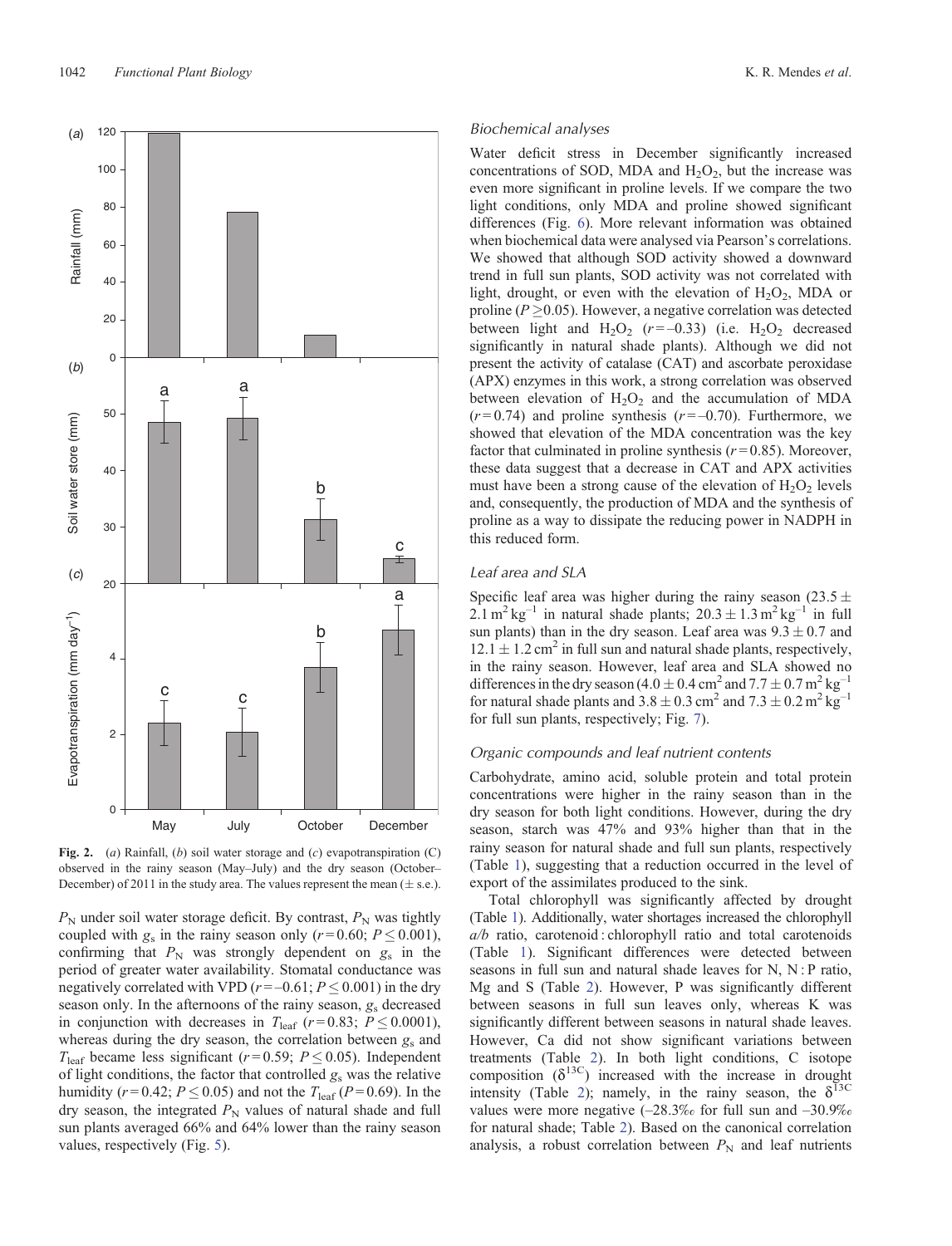<span id="page-4-0"></span>

**Fig. 3.** Time course (hours) of (*a*) PAR, (*b*) net CO<sub>2</sub> assimilation rate  $(P_N)$ , (*c*) transpiration (E) and (*d*) stomatal conductance (*g*s) measured for full sun (open symbols) and natural shade (black symbols) *Croton blanchetianus* plants. Data were collected during the rainy season (May–July) and the dry season (October–December) of 2011. Significant seasonal differences among the means are represented by different capital (full sun plants) or lowercase letters (natural shade plants; Newman–Keuls test at  $P \le 0.01$ ). Asterisks denote significant differences between the means of the full sun and natural shade leaves within the same month and time (*t*-test, at  $P \le 0.05$ ). Each point represents the mean ( $\pm$  s.e.),  $n=10$ .

 $(r=0.88, P<0.0001)$  was observed (Table [3](#page-8-0)). According to the canonical correlation for leaf nutrients and  $P_N$ , the element with the greatest influence on leaf photosynthetic rates was N (canonical coefficient  $=$  –0.515; Table [3\)](#page-8-0).

# **Discussion**

In the present study, we provide a seasonal profile of the diurnal photosynthetic performance of *C. blanchetianus* trees grown under two light conditions (full sun and natural shade). Additionally, we show that water deficit stress led to significant alterations of morphophysiological traits. We observed that photosynthesis in *C. blanchetianus* was greatly influenced by the effects of environmental factors, primarily the decline in water availability. Limitation of photosynthetic activity under severe water deficit in December was attributed to stomatal function, because  $g_s$  values were  $\sim$ 34% lower than those in the rainy season; thus, a decline of  $\sim 60\%$  in  $P_{\rm N}$  was primarily caused by stomatal limitation. Nevertheless,  $C_i$ :  $C_a$ values of <0.5 denote stomatal level deficiency, since even with a low stomatal opening and influx of  $CO<sub>2</sub>$ , photosynthesis can remain elevated for some time before falling. The drastic reduction of WUE (74%) in the dry season was consistent with this result and, coupled with the low *g*s, C fixation could be limited. In compensation, the reduction in transpiration (16%) via greater stomatal closure (lower *g*s) reduced excessive water loss, preventing leaf tissue dehydration and protecting the hydraulic architecture of the plant. Stomatal closure is often reported as a mechanism to reduce total transpiration (Singh 2004; Rosas-Anderson *et al*. [2014;](#page-12-0) Hsie *et al*. [2015](#page-11-0)). According to Warren and Adams ([2004\)](#page-12-0) and Hsie *et al*. [\(2015](#page-11-0)), a decrease in stomatal aperture causes a decrease in *g*s, reducing leaf transpiration. As a consequence, this limits the uptake of  $CO<sub>2</sub>$  by the leaf and net photosynthesis decreases further. Hsie *et al*. [\(2015](#page-11-0)) describes that smaller stomata close more rapidly than larger ones, which may also have occurred in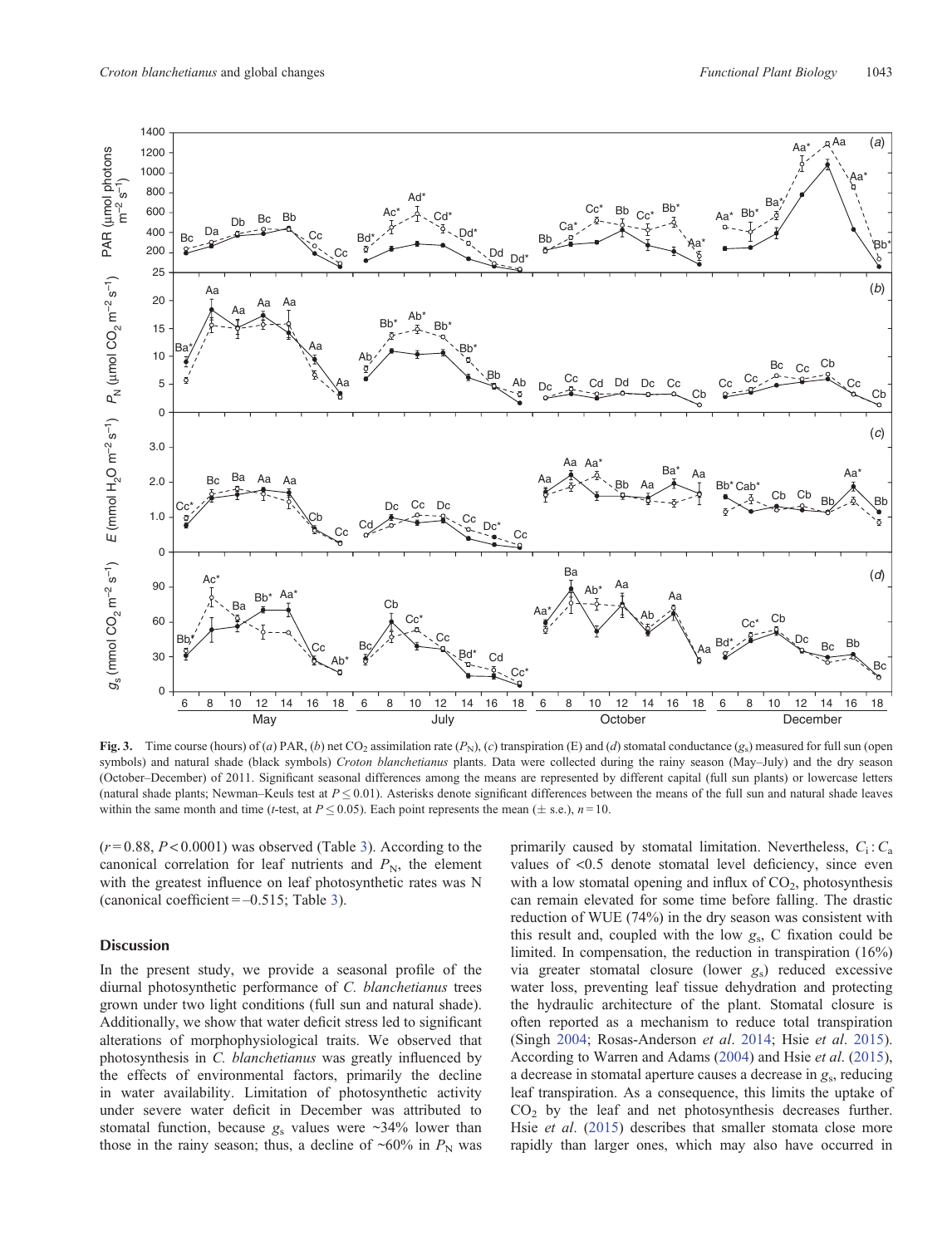<span id="page-5-0"></span>

**Fig. 4.** Time course (hours) of (*a*) water use efficiency (WUE), (*b*) internal-to-ambient CO<sub>2</sub> concentration (C<sub>i</sub>: C<sub>a</sub> ratio), (*c*) leaf-to-air vapour pressure deficit (VPD) and (*d*) leaf temperature (*T*leaf) measured for full sun (open symbols) and natural shade (black symbols) *Croton blanchetianus* plants. Data were collected during the rainy season (May–July) and the dry season (October–December) of 2011. Significant seasonal differences among the means are represented by different capital (full sun plants) or lowercase letters (natural shade plants; Newman–Keuls test at  $P \le 0.01$ ). Asterisks denote significant differences between the means of the full sun and natural shade leaves within the same month and time (*t*-test at  $P \le 0.05$ ). Each point represents the mean  $(\pm s.e.), n = 10.$ 

*C. blanchetianus*, since the leaves developed during the dry season were appreciably smaller than the leaves developed during the rainy season. It is possible that such leaves may have become thicker and more sclerophilic than leaves developed in the rainy season.

Because  $g_s$  is much higher than  $P_N$  during the dry season, a reduction in soil moisture content and WUE combined with high PAR might affect some photosynthetic traits in *C. blanchetianus*, such as mesophyll conductance, the Rubisco kinetics and electron transport (Flexas and Medrano [2002](#page-10-0)). Murata *et al*. [\(2012](#page-11-0)) suggest that the repair of PSII under environmental stress may be the critical step that determines the outcome of the photodamage–repair cycle. Mlinaric *et al*. ([2017\)](#page-11-0) verified that in high light, the D1 protein of the photosystem became gradually degraded, inactivated or both, but in healthy plants, this degradation was completely recovered at night, which shows that this protein is the key to understanding the mechanisms that lead to the activation or deactivation of PSII under high light intensity and possibly also under conditions of water limitation. Becková *et al.* ([2017\)](#page-10-0) support the conclusions of Mlinaric *et al*. [\(2017](#page-11-0)), who showed that the Psb27 accessory protein in these complexes suggests the involvement of PSI in PSII biogenesis, possibly by photoprotecting PSII through energy spillover. Additionally, a decrease in  $P<sub>N</sub>$  under water deficit stress affects C delivery from source to sink tissues and its subsequent metabolism (Chakraborty *et al*. [2016\)](#page-10-0). If global temperatures continue to increase and semiarid regions face prolonged drought, as most climate models predict (Marengo *et al*. [2012](#page-11-0); Pereira *et al*. [2014\)](#page-12-0), stomatal limitation may decrease carbon assimilation in *C. blanchetianus*, which is a landmark species of the Caatinga, primarily in the tropical dry forests in north-eastern Brazil (Santos *et al*. [2014\)](#page-12-0).

Stomatal conductance and  $P_N$  demonstrated a diurnal cycle, with maximum values at approximately midday and minimum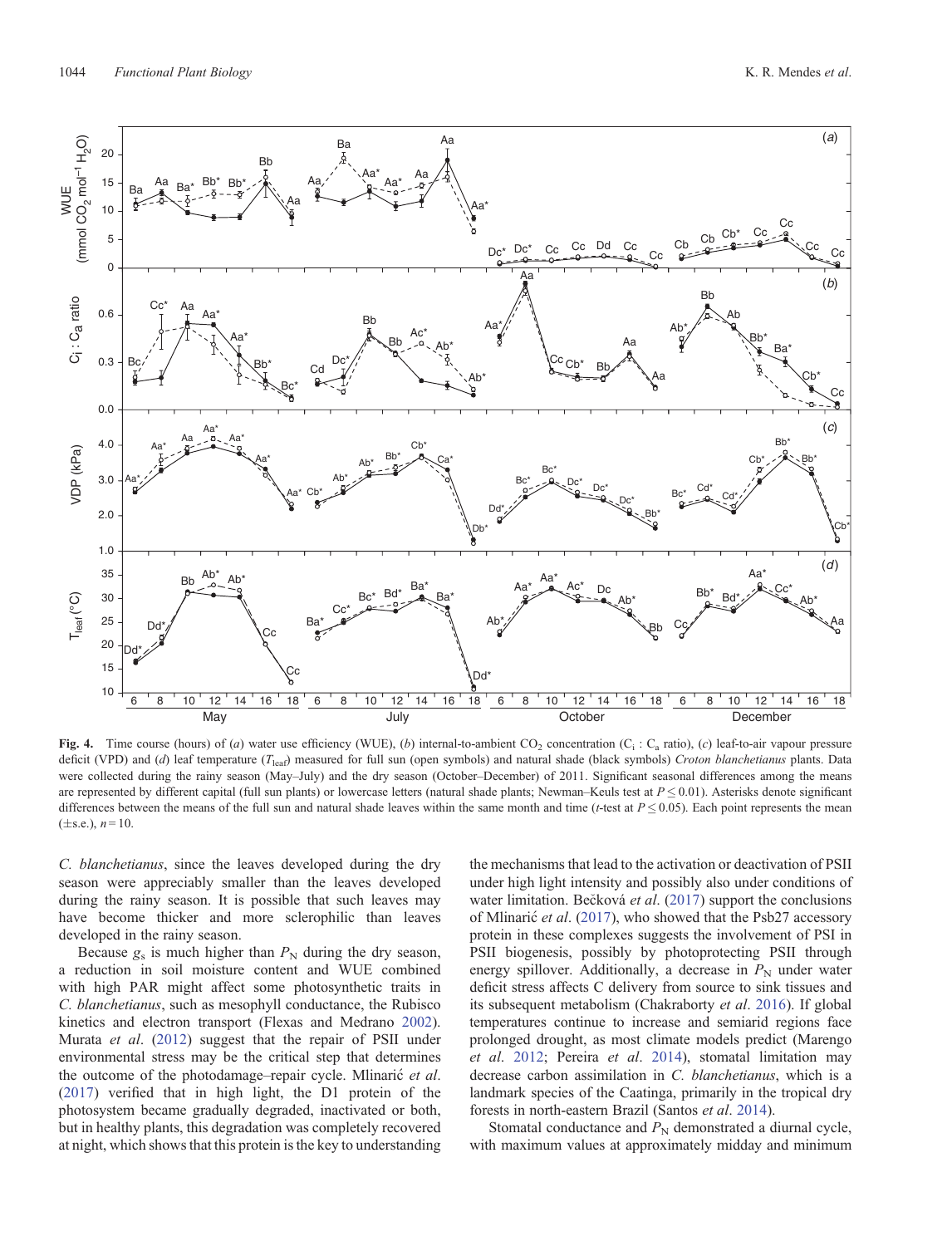<span id="page-6-0"></span>values at predawn. Moreover, with increasing irradiance throughout the day,  $P_N$  and  $g_s$  tended to increase linearly, indicating that  $g_s$  and  $P_N$  could be influenced by the diurnal cycle (Ishida and Toma [1999](#page-11-0); Mendes and Marenco [2014;](#page-11-0) Gitelson *et al.* [2017\)](#page-11-0) in tropical dry forests, affected by  $T_{\text{leaf}}$ and VPD. The correlation between *g*<sup>s</sup> and VPD was very pronounced during the dry season, as previously described in several other species (Pompelli *et al*. [2010](#page-12-0)*a*; Aasamaa and Sõber [2011](#page-10-0); Arve *et al*. [2013](#page-10-0); Giday *et al*. [2013;](#page-11-0) Hsie *et al*. [2015\)](#page-11-0), and Hsie *et al*. ([2015](#page-11-0)) clearly demonstrated that stomatal closure is very pronounced at high VPD.



**Fig. 5.** Diurnal integrated CO<sub>2</sub> assimilation (integrated  $P_N$ ) in full sun (open bars) and natural shade (black bars) *Croton blanchetianus* plants. Different capital letters denote significant differences among the means for each month under the same light conditions, and different lowercase letters denote significant differences between light conditions within the same month. Each value represents the mean  $(\pm$  s.e.),  $n = 10$ .

Additionally,  $g_s$  decreased with decreased  $T_{\text{leaf}}$  throughout the afternoon. Although  $g_s$  can decrease with decreases in  $T_{\text{leaf}}$ temperature (Peak and Mott [2011](#page-12-0); Lloyd and Farqhar [2008](#page-11-0)), in *C. blanchetianus*,  $T_{\text{leaf}}$  increased within a moderate range  $(28-35^{\circ}C)$ , with a consequent increase of  $g_s$ , reflecting a positive effect on the rate of  $P_N$ . Moreover, the decline in  $g_s$ between 0800 and 1400 hours probably occurred because of increased VPD. Stomata are expected to close in response to low humidity, either through a feed-forward response (Buckley [2005](#page-10-0)) or as a result of faster water loss by guard cells (Mott and Peak [2010\)](#page-11-0). Stomatal closure often leads to a decrease in intercellular  $CO<sub>2</sub>$  concentration and therefore a decrease in the  $C_i$ :  $C_a$  ratio. In this study, we observed a similar trend in both water regimes; thus, we argue that reduced  $g_s$  can limit  $P_N$  by reducing the supply of  $CO<sub>2</sub>$  to Rubisco.

The  $\delta^{13}$ C values were more negative during the rainy season and had higher WUE, whereas during the dry season, the  $^{13}$ C composition of the leaves was higher (less negative), though WUE decreased. The  $\delta^{13}$ C has been suggested as an indicator of water stress through stomatal closure and the apparent decrease in WUE (Ehleringer and Cooper [1988;](#page-10-0) Ehleringer [1991](#page-10-0); Ehleringer *et al*. [1992\)](#page-10-0). Our data are in agreement with Antunes *et al*. ([2016\)](#page-10-0), who observed a less negative isotopic signature under drought conditions in *Spondias tuberosa* Arruda. Consistent with this, Winter ([1981\)](#page-12-0), cited by Farquhar *et al*. ([1982\)](#page-10-0), 'found that leaves of *Cicer arietinum* [L.] plants exposed to drying cycles had lower  $C_i$  and greater (i.e. less negative)  $\delta$  values than those of control plants'. Further, Winter *et al.* [\(1981\)](#page-12-0) found that specimens of two C<sub>3</sub> halophytes from Western Australia had less negative  $\delta$  values after 3 months of dry conditions. Although this is in contrast to a previously study by Martin and Ruiz-Torres ([1992\)](#page-11-0) in which WUE maintained a highly positive correlation with  $P_N$  and  $g_s$ , this



**Fig. 6.** (*a*) Superoxide dismutase (SOD), (*b*) H<sub>2</sub>O<sub>2</sub>, (*c*) malondialdehyde (MDA) and (*d*) proline in full sun (open bars) and natural shade (black bars) *Croton blanchetianus* plants. Different capital letters denote significant differences among the means for each month under the same light conditions, and different lowercase letters denote significant differences between light conditions within the same month. Each value represents the mean  $(\pm s.e.), n=5.$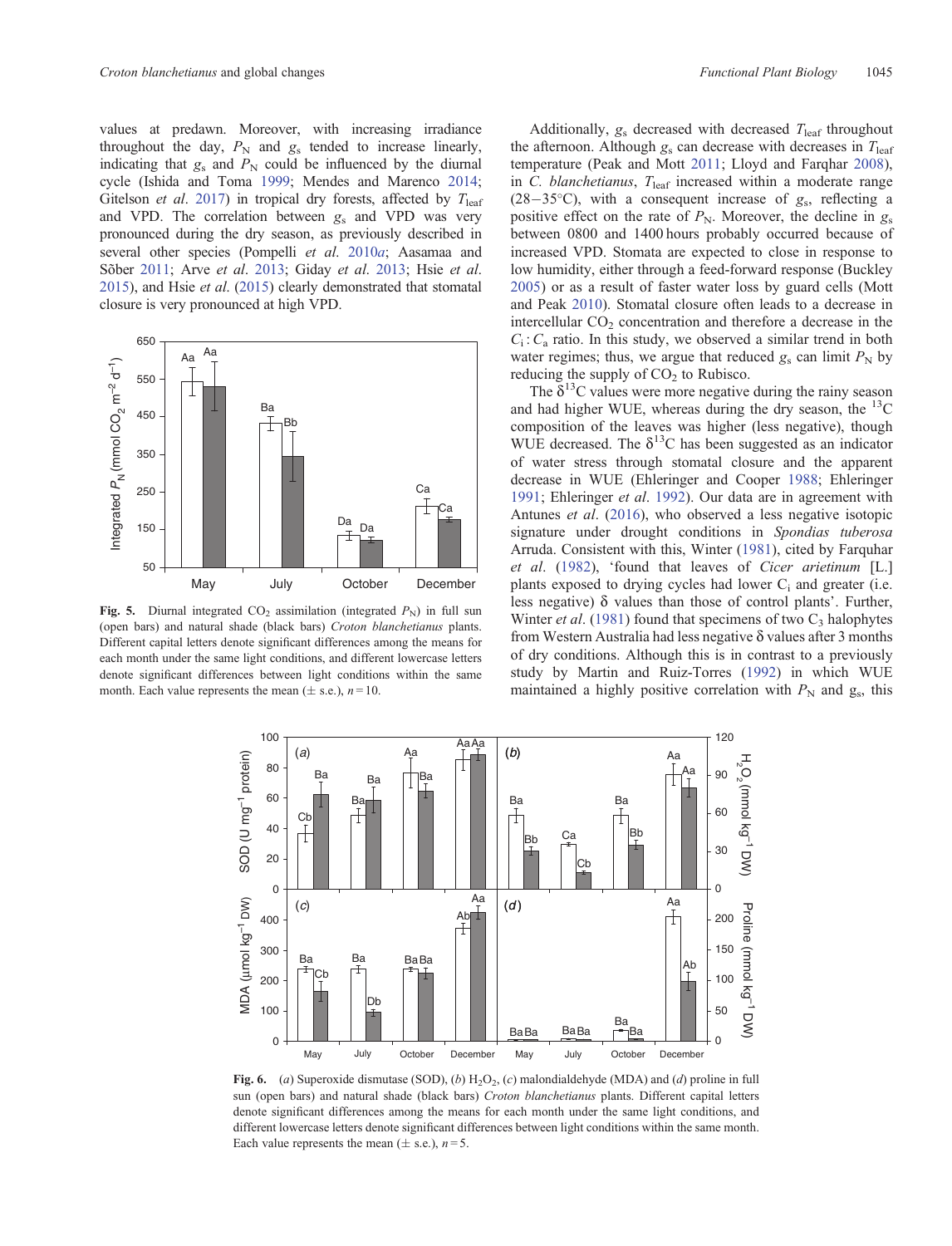<span id="page-7-0"></span>

**Fig. 7.** Drawings of the leaf morphology of *Croton blanchetianus* plants collected during  $(a, b)$  the rainy season (May) and  $(c, d)$  the dry season (December) for (*a*, *c*) natural shade and (*b*, *d*) full sun plants. Note the differences in the leaf venation. Numbers below the drawings represent the leaf area (LA) and the specific leaf area (SLA). Each value represents the mean  $(\pm \text{ s.e.})$ . Bar = 5 mm.

fact can be attributed to nonstomatal inhibition of photosynthesis under water deficit stress. Our data are in contrast to those described by Martin and Ruiz-Torres [\(1992](#page-11-0)), but strongly agrees with the classic work of Farquhar *et al*. ([1982\)](#page-10-0) and Ehleringer *et al*. ([1992\)](#page-10-0). It should be noted that in this study, we show that the  $C_i$ :  $C_a$  values were always <0.5, which has already been agreed on by plant physiologists (Signarbieux and Feller [2011;](#page-12-0) Zhou *et al*. [2013](#page-12-0)) as a sign of stomatal limitation.

Light penetration in dry forests is relatively low during the rainy season compared with that in the dry season (Parker *et al*. [2005\)](#page-11-0), which can be observed in Fig. [3](#page-4-0). Significant differences in PAR at leaf level in full sun and natural shade plant leaves were registered in the rainy and dry seasons, but the differences in light penetration between these leaves were highly significant during the dry season. Indeed, in many species in arid environments, Different capital letters denote significant differences between months under the same light conditions (full sun or natural shade), and different lowercase letters denote significant differences between Carbohydrates (mmol kg<sup>-1</sup> DW) 400.4 ± 11.6Aa 483.6 ± 50.2Aa 239.6 ± 20.7 ± 15.4Ba 316.7 ± 26.4Ba 410.1 ± 8.6Aa 320.5 ± 38.2Ba 332.1 ± 19.1Ba  $419.2 \pm 47.4$ Aa Starch (mmolkg<sup>-1</sup> DW) 158.2±15.7Bb 146.4±16.5Ba 161.9±7.3Ba 425.7±38.2Aa 232.1±15.2Ba 162.5±26.9Ba 161.5±21.5Ba 419.2±47.4Aa  $332.1 \pm 19.1$ Ba  $14.5 \pm 0.4 Bb$  $43.9 + 3.7$ Ba Soluble proteins (g kg<sup>-1</sup> DW) 33.9 ± 2.5Aa 28.4 ± 1.8Aa 19.3 ± 0.8Ba 24.6 ± 41.Ab 18.1 ± 2.3Ab 11.8 ± 0.9Ba 14.5 ± 0.4Bb Amino acids (mmolkg<sup>-1</sup> DW) 90.2 ± 5.5Aa 77.0 ± 7.0 ± 7.0Aa 28.0 ± 2.0Ba 41.0 ± 3.6Ba 50.9 ± 3.0Bb 74.6 ± 12.8Aa 43.4 ± 4.7Ba 5.9 ± 3.7Ba December May July October December May July October December  $320.5 \pm 38.2$ Ba  $61.5 \pm 21.5$ Ba  $43.4 \pm 4.7$ Ba  $11.8 \pm 0.9$ Ba October Natural shade Parameters Natural shade  $62.5 \pm 26.9$ Ba  $74.6 \pm 12.8$ Aa  $18.1 \pm 2.3 Ab$  $410.1 \pm 8.6$ Aa s.e.) July  $\leq 0.001$ , Newman–Keuls test). Each value represents the mean (  $232.1 \pm 15.2$ Ba  $316.7 \pm 26.4$ Ba  $24.6 \pm 4.1$ Ab  $50.9 + 3.0Bb$ May  $425.7 \pm 38.2$ Aa  $320.7 \pm 15.4$ Ba  $41.0 \pm 3.6$ Ba  $9.9 \pm 0.5Ca$ December  $239.6 \pm 20.0 Ca$  $161.9 \pm 7.3$ Ba  $28.0 \pm 2.1$ Ba  $19.3 \pm 0.8$ Ba October V light conditions within the same month (*P* sun Full  $483.6 \pm 50.2$ Aa  $146.4 \pm 16.5$ Ba  $77.0 \pm 7.0$ Aa  $28.4 \pm 1.8$ Aa July  $400.4 \pm 11.6$ Aa  $158.2 \pm 15.7 Bb$  $90.2 \pm 5.5$ Aa  $33.9 \pm 2.5$ Aa May Carbohydrates (mmolkg<sup>-1</sup> DW Amino acids (mmol $kg^{-1}DW$ ) Soluble proteins  $(g kg^{-1} DW)$ Starch (mmol $kg^{-1}DW$ ) Parameters

Total proteins (g kg<sup>-1</sup> DW) 177.4 ± 9.8Ba 243.4 ± 14.9Aa 134.4 ± 7.1Ca 132.7 ± 15.5Cb 197.4 ± 1.7Aa 267.1 ± 6.3Aa 169.6 ± 11.0Ba 180.7 ± 7.9Ba Total chlorophyll (g kg<sup>-1</sup> DW) 2.2 + 0.1Ba 2.8 ± 0.1Ab 1.3 + 0.1Bb 1.5 ± 0.2Ba 3.5 ± 0.3Aa 2.0 + 0.2Ba 1.9 ± 0.1Ba Total carotenoids (mg kg<sup>-1</sup> DW) 386.1±65.4Ba 425.9±59.4Ba 301.2±14.8Bb 585.5±79.5Aa 405.7Bb 389.5±17.5Ba 460.5±46.0Ba 663.5±42.9Aa Chlorophyll *a/b* ratio 2.4 ± 0.1Ba 2.5 ± 0.1Ba 2.6 ± 0.1Aa 2.9 ± 0.1Aa 2.1 ± 0.1Ba 2.0 ± 0.1Bb 2.7 ± 0.1Aa 2.7 ± 0.2Aa Carotenoids : chlorophyll ratio 211.4 ± 15.6Ba 157.6 ± 15.4Sa 225.5 ± 6.8Ba 216.5 ± 6.8Ba 219.2 ± 7.9Ba 217.7Ca 210.7 ± 7.1Ba 321.3 ± 22.7Aa

 $134.4 \pm 7.1Ca$  $1.3 \pm 0.1 Bb$ 

 $243.4 \pm 14.9$ Aa  $425.9 \pm 59.4$ Ba  $57.6 \pm 13.3$ Ca

 $77.4 \pm 9.8$ Ba  $2.2 \pm 0.1$ Ba

 $2.8 + 0.1Ab$  $2.5 \pm 0.1$ Ba

> $386.1 \pm 65.4$ Ba  $211.4 \pm 15.6$ Ba

 $\Gamma$ otal carotenoids ( $mg \, kg^{-1}$  DW)

Carotenoids: chlorophyll ratio

Chlorophyll a/b ratio

 $\begin{array}{l} \text{Total chlorophyll (g kg}^{-1} \text{ DW)}\\ \end{array}$ 

Total proteins  $(g \, kg^{-1} \, DW)$ 

 $2.4 \pm 0.1$ Ba

 $132.7 \pm 15.5Cb$  $585.5 \pm 79.5$ Aa

 $1.5 \pm 0.2$ Ba

 $301.2 \pm 14.8$ Bb

 $2.6 \pm 0.1$ Aa

 $225.5 \pm 6.8$ Ba

 $197.4 \pm 11.7$ Aa

 $2.3 \pm 0.3$ Ba  $2.1 \pm 0.1$ Ba  $219.2 \pm 7.9$ Ba

Table 1. Concentration of soluble carbohydrates, starch, amino acids, proteins, chlorophyll, carotenoids and their ratios measured in full sun and natural shade plants of *Croton blanchetianus*

Croton blanchetianus

Table 1. Concentration of soluble carbohydrates, starch, amino acids, proteins, chlorophyll, carotenoids and their ratios measured in full sun and natural shade plants of Different capital letters denote significant differences between months under the same light conditions (full sun or natural shade), and different lowercase letters denote significant differences between  $563.5 + 42.9$ Aa  $2.7 \pm 0.2$ Aa  $.21.3 \pm 22.7$ As

 $89.5 \pm 17.5$ Ba

 $405.4 + 62.7Bb$ 

 $2.0 \pm 0.1 Bb$ 

 $.35.5 \pm 7.7Ca$ 

 $296.6 \pm 15.4$ Aa

 $2.9 \pm 0.1$ Aa

 $3.5 \pm 0.2$ Aa  $267.1 \pm 6.3$ Aa

 $210.7 \pm 7.1$ Ba

 $80.7 \pm 7.9$ Ba  $1.9 \pm 0.1$ Ba

 $69.6 \pm 11.0$ Ba  $460.3 + 46.0$ Ba  $2.7 \pm 0.1$ Aa  $2.0 \pm 0.2$ Ba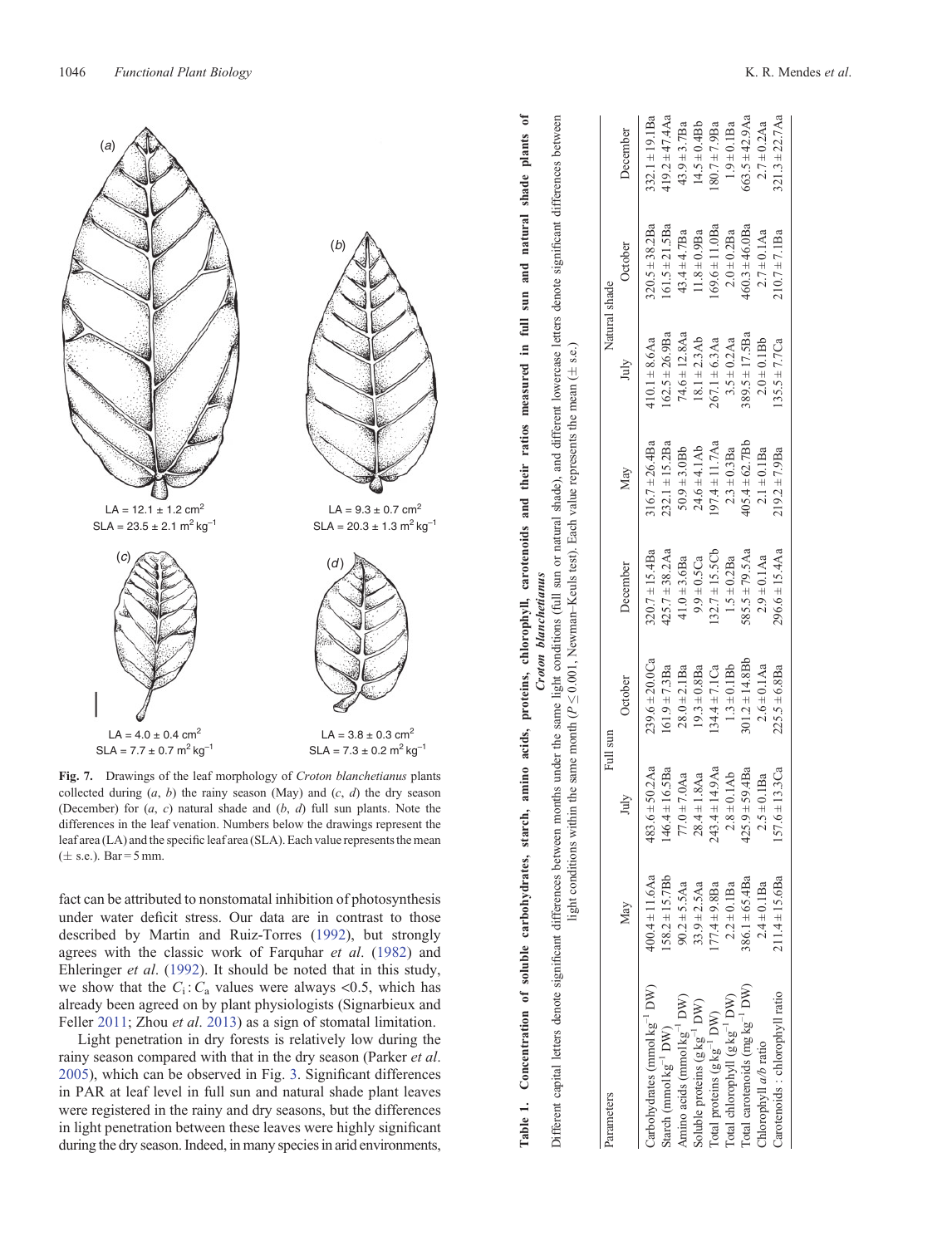<span id="page-8-0"></span>

| neasured in full sun and natural shade plants of C | HAre dan                         | くい<br>$\overline{ }$<br>$\ddot{\phantom{0}}$                                                                |
|----------------------------------------------------|----------------------------------|-------------------------------------------------------------------------------------------------------------|
|                                                    | ש בש<br>ב                        |                                                                                                             |
|                                                    | ), and $\mathrm{d}$              | $e$ mean ( $\pm$ s.e.)                                                                                      |
|                                                    |                                  | ֧֦֦֦֧֦֧֦֦֧֦֧֦֧֦֧֦֦֧֦֧֦֧֦֧֦֧֦֧֦֧֦֧֦֦֧֧֚֝֬֓֕֝֬֬֓֓֓֓֕֓֓֕֓֕֓֕֓֕֓֕֓֕֓֕֓֕֝֬֟֓֟֓֬֬֝֬֝֬<br>֧֛֧֚֚֚֚֚֚֚֚֚֚֚֚֚֚֚֚֚֚֜֜֘ |
|                                                    |                                  |                                                                                                             |
|                                                    |                                  |                                                                                                             |
|                                                    | ditions (full sun or na          | $m$ an $K$ anle tast). Each v                                                                               |
|                                                    | $\frac{1}{2}$                    |                                                                                                             |
| a their ratios hard                                | g months under the same light co |                                                                                                             |
| I nutrients an                                     |                                  |                                                                                                             |
|                                                    |                                  | month $\left( P\right)$<br>l                                                                                |
| l miner:                                           |                                  |                                                                                                             |
|                                                    | Ç                                |                                                                                                             |
|                                                    |                                  |                                                                                                             |
| ĺ                                                  |                                  |                                                                                                             |
| i                                                  |                                  | $\frac{1}{2}$<br>į                                                                                          |
|                                                    |                                  |                                                                                                             |
|                                                    |                                  |                                                                                                             |
|                                                    | $+ + \alpha r \alpha r$          |                                                                                                             |
|                                                    |                                  |                                                                                                             |

|                      | Full sur                  |                       |                       |                       | Natural shade         |                       |                     |
|----------------------|---------------------------|-----------------------|-----------------------|-----------------------|-----------------------|-----------------------|---------------------|
| May                  | Jul                       | October               | December              | May                   | July                  | October               | December            |
| $38.4 \pm 1.6$ Aa    | $39.0 \pm 2.4$ Aa         | $21.5 \pm 1.1$ Ba     | $21.2 \pm 2.6$ Bb     | 41.6 $\pm$ 1.9Aa      | $42.7 \pm 1.0$ Aa     | $27.1 \pm 1.8$ Ba     | $28.9 \pm 1.3$ Ba   |
| $13.7 \pm 2.2$ Aa    | $13 \pm 1.9$ Aa           | $13.4 \pm 1.3$ Aa     | $1.2 \pm 2.3$ Ba      | $9.2 \pm 1.8$ Ab      | $10.7 \pm 1.1Ab$      | $8.2 \pm 2.1$ Bb      | $8.3 \pm 1.9$ Bb    |
| $2.8 \pm 0.1$ Ab     | $3.0 \pm 1.0$ Aa          | $1.6 \pm 0.9$ Bb      | $1.9 \pm 0.1$ Bb      | $4.5 \pm 1.0$ Aa      | $4.0 \pm 0.5$ Aa      | $3.3 \pm 0.7$ Aa      | $3.5 \pm 0.5$ Aa    |
| $24.6 \pm 4.0$ Aa    | $29.8 + 4.7$ Aa           | $21.9 \pm 0.9$ Aa     | $27.6 \pm 1.1$ Aa     | $25.6 \pm 2.9$ Aa     | $23.4 \pm 4.3$ Aa     | $22.2 \pm 0.7$ Aa     | $18.5 \pm 1.1$ Bb   |
| $6.6 \pm 0.6$ Aa     | $7.2 \pm 0.6$ Aa          | 5.6 $\pm$ 0.4 Aa      | $6.7 \pm 0.7$ Aa      | $5.9 \pm 0.5$ Aa      | $6.7 \pm 0.9$ Aa      | $5.1 \pm 1.3$ Aa      | $5.7 \pm 0.6$ Aa    |
| $2.9 \pm 0.5$ Ba     | $2.8 \pm 0.5$ Ba          | $2.2 \pm 0.3$ Ba      | $3.4 \pm 0.2$ Aa      | 2.40.5Ba              | $2.7 \pm 0.5$ Ba      | $2.6 \pm 0.4$ Ba      | $3.7 \pm 0.3$ Aa    |
| $2.7 \pm 0.2$ Bb     | $3.3 \pm 0.2$ Aa          | $2.6 \pm 0.3$ Ba      | $2.3 \pm 0.2$ Bb      | $4.0 \pm 0.3$ Aa      | $3.0 \pm 0.2$ Ba      | $2.5 \pm 0.1$ Ba      | $3.5 \pm 0.4$ Aa    |
|                      |                           |                       |                       |                       |                       |                       |                     |
| $69.4 \pm 6.7$ Ba    | .5Ba<br>$69.5 \pm 4$      | $65.6 \pm 4.7$ Ba     | $81.9 \pm 7.9$ Aa     | $65.7 \pm 2.6$ Ba     | $62.4 \pm 3.4$ Ba     | $61.7 \pm 7.7$ Ba     | $77.5 + 8.3$ Aa     |
| $28.2 \pm 6.5$ Aa    | $11.0 \pm 1.5$ Ba         | $8.6 \pm 0.4$ Ba      | $8.0 \pm 0.7$ Ba      | $22.7 \pm 4.5$ Aa     | $6.5 \pm 0.2$ Bb      | $6.4 \pm 0.6$ Ba      | $6.5 \pm 0.6$ Ba    |
| $230.7 \pm 11.7Ab$   | $142.8 \pm 10.6Ca$        | $147.2 \pm 10.1$ Ca   | $213.1 \pm 15.1$ Ba   | $318.7 \pm 43.5$ Aa   | $133.1 \pm 14.8$ Ca   | $166.7 + 8.0Ca$       | $245.1 \pm 44.2$ Ba |
| $433.2 \pm 290.8$ Ba | $1602.3 \pm 150.4$ Aa     | $1359.2 \pm 159.3$ Ba | $1590.4 \pm 298.9$ Aa | $711.0 \pm 70.3$ Ab   | $730.1 \pm 99.4$ Ab   | $692.1 \pm 112.8$ Ab  | $729.3 \pm 19.6$ Ab |
| $25.2 \pm 2.1$ Aa    | $20.1 \pm 2.6$ Ba         | $15.1 \pm 1.1$ Ca     | $18.0 \pm 0.8$ Ba     | $25.9 \pm 1.7$ Aa     | $17.2 \pm 3.0$ Ba     | $10.3 \pm 2.8$ Cb     | $15.5 \pm 0.2 Bb$   |
| $120.5 \pm 279.1$ Aa | 083.1Aa<br>$8691.8 \pm 1$ | $5825.0 + 445.6$ Ba   | $6441.4 \pm 615.7$ Ba | $6707.1 \pm 342.3$ Ab | $6907.6 \pm 966.5$ Ab | $5530.9 \pm 418.7$ Ba | $5130.0 + 582.6$ Bb |
|                      |                           |                       |                       |                       |                       |                       |                     |
| $-28.6 \pm 0.1$ Aa   | $-28.3 \pm 0.4$ Ab        | $-26.8 \pm 0.1$ Ba    | $-26.2 \pm 0.3$ Ba    | $-27.9 \pm 0.1$ Ba    | $-30.9 \pm 0.1$ Aa    | $-27.2 \pm 0.2$ Ca    | $-26.0 \pm 0.1$ Da  |
|                      |                           |                       |                       |                       |                       |                       |                     |

Table 3. The coefficients of canonical correlations (CC) between diurnal integrated  $CO_2$  assimilation (integrated  $P_N$ ) and the concentrations of **mineral nutrients measured in full sun and natural shade plants of** *Croton blanchetianus*

| Variables               | CC1      |
|-------------------------|----------|
| Integrated $P_N$        | $-1.00$  |
| Leaf nutrients contents |          |
| N                       | $-0.515$ |
| P                       | $-0.016$ |
| Ca                      | $-0.184$ |
| Cu                      | $-0.404$ |
| Fe                      | $-0.259$ |
| Mn                      | 0.406    |
| Zi                      | 0.017    |
| K                       | $-0.210$ |
| Mg                      | 0.169    |
| S                       | 0.106    |
| Na                      | $-0.197$ |
| $R$ canonical           | 0.8788   |
| $P$ -value              | 0.000015 |

the response of leaf traits and gas exchange may be more closely related to drought tolerance than to shade tolerance (Markesteijn *et al*. [2007](#page-11-0)).

Water deficit stress significantly reduced the integrated  $P_N$ values in both light environments. However, these results must be considered with caution (Amthor [2000\)](#page-10-0) because it is important to understand that measuring photosynthesis during the day, not punctual photosynthesis, is highly coupled with manual measurements and user errors. Nevertheless, although they are only indicative because of the uneven measuring intervals over the dry and wet seasons, these values are very valid in scenarios of global climate change.

Low  $P_N$  during the dry season could also be attributed to reductions in leaf area and SLA, reflecting lower dry matter accumulation in plant leaves, which indicates that leaf structure is an important determinant of leaf assimilation capacities, as previously described (Oguchi *et al*. [2005](#page-11-0); Nouvellon *et al*. [2010](#page-11-0)). According to Eamus ([1999\)](#page-10-0), semideciduous species show strong reductions in leaf area, reflecting lower rates of photosynthesis. Photosynthesis on a leaf area basis depends not only on the Calvin cycle but also on the mesophyll structure of leaves (Keenan *et al*. [2010;](#page-11-0) Scoffoni *et al*. [2015](#page-12-0)). The reduction of the leaf blade area and the senescence of older leaves are adjustments that, as emphasised by Dias-Filho and Dawson ([1995\)](#page-10-0), lead to water saving, allowing the species to better withstand water stress. This water saving occurs because plants with smaller gas exchange surfaces tend to lose less water through the transpiration process (Shao *et al*. [2008](#page-12-0)).

As the drought progressed, SOD activity increased significantly. The partial stomatal closure and suppression of  $CO<sub>2</sub>$  fixation that occurred with the progression of drought might have caused an increase in photorespiration rates and exacerbated the production of free radicals (reactive oxygen species), which would be metabolised by enzymes in the antioxidative system. Nishiyama *et al*. [\(2006\)](#page-11-0) found that reactive oxygen species suppress the synthesis of proteins and,

/een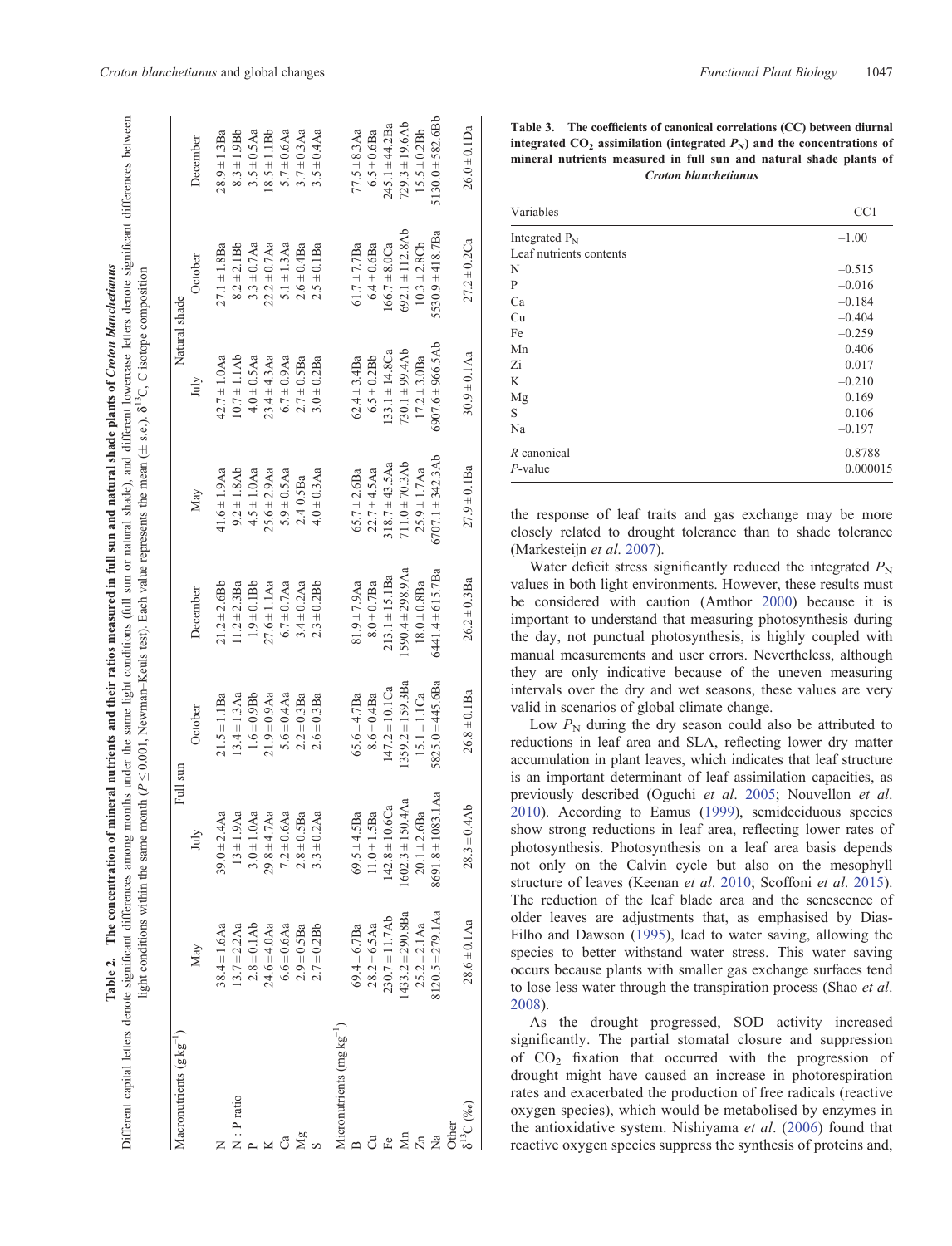in particular, that of the D1 protein, which is required for the repair of PSII. However, mending of PSII also depends on the intracellular level of ATP (Murata *et al*. [2007](#page-11-0)). Both catalase and ascorbate peroxidase activity were not significantly altered by the treatments (data not shown). It is important to emphasise that the CAT and peroxidases (APX) protect PSII from photoinhibition because these enzymes are efficient scavengers of H<sub>2</sub>O<sub>2</sub> (Murata *et al.* [2007\)](#page-11-0). This interruption of the expected relationship between SOD and APX or CAT was probably crucial to the increased accumulation of  $H_2O_2$ in *C. blanchetianus* plants under drought, particularly in unprotected leaves (full sun). The  $H_2O_2$  accumulation then led to elevated lipid peroxidation and MDA accumulation. Therefore, we argue that the efficiency of the antioxidant system of *C. blanchetianus* is weak, and that therefore, other factors must control survival during the dry season, such as osmotic adjustment.

Soluble carbohydrates and free amino acids are very important compounds in plant osmoregulation during water stress (HongBo *et al*. [2006\)](#page-11-0). The reductions in leaf soluble carbohydrates under stress suggested a drought avoidance mechanism in *C. blanchetianus*. In the case of photosystem overload, transducing signals may occur between the chloroplast and nucleus to synthesise proline from glutamate. This synthesis consumes two NADPHs, which alleviates the photosystems (Delauney and Verma [1993](#page-10-0)). Therefore, proline accumulation may be considered evidence that photosystems are overloaded, because proline synthesis has the effect of dissipating reducing power by continuing the flow of electrons. More recently, other compounds have gained importance, such as compatible osmolytes, and we can highlight the roles of betaine glycine (Gupta *et al*. [2014\)](#page-11-0) and sugar alcohols (e.g. pinitol, sorbitol and mannitol) (Arbona *et al*. [2013](#page-10-0); Chakraborty *et al*. [2016](#page-10-0)). A possible explanation for the increase of starch in the dry season is that N deficiency has a greater effect on reducing growth than on reducing the photosynthetic rate; therefore, assimilated and nonexported C was directed to the formation of transient starch (DaMatta *et al*. [2008\)](#page-10-0). The reduced formation of amino acids and proteins might also have contributed to the accumulation of starch in leaves.

The decrease in total chlorophyll content during the dry period could be attributed to photoprotection of PSII (Pompelli *et al*. [2010](#page-12-0)*a*), because a reduction in the concentration of chlorophyll decreases the pressure on photosystems, which is a very important pattern, particularly in drought conditions and under high irradiance (Pompelli *et al*. [2010](#page-12-0)*b*). Based on our observations, the reduction in  $P_N$  could also be associated with damage to leaf pigments or photosystems. The total chlorophyll per leaf area unit can be partially overwhelmed in both full sun and shaded leaves (Lichtenthaler *et al*. [2007](#page-11-0)). However, compared with full sun leaf matter, the dry matter of shaded leaves has more total chlorophyll. Irradiance remarkably affected chlorophyll catabolism, which is consistent with results reported by others (Brand [1997](#page-10-0); Martínez and Guiamet [2004\)](#page-11-0). The increase in the chlorophyll *a/b* ratio, carotenoid : chlorophyll ratio and the total carotenoids during the dry season might have been the result of leaf abscission by neighbouring plants, which exposed the individuals of *C. blanchetianus* grown under shade to increased irradiance. Because a high of carotenoid

content or a high carotenoid : chlorophyll ratio are associated with the dissipation of excess energy as heat, an increase in this ratio would be expected in dry-season leaves, as reported in this study.

We recorded low N levels in the dry season, which indicated that large quantities of N were translocated from the deciduous leaves to perennial organs before leaf abscission. Indeed, a reduction in total chlorophyll content was observed as a response to water deficit stress, which could be attributed to the leaves progressing towards senescence. Thus, our data indicate that the decrease in  $P_N$ might be caused by a reallocation of N, possibly as a contribution to photoprotection. These results are consistent with those of Shangguan *et al*. ([2000](#page-12-0)), who reported that drought reduced leaf N content. Additionally, the positive effect of leaf N on integrated  $P_N$  (canonical correlation analysis; –0.515) was also observed by Pompelli *et al*. ([2010](#page-12-0)*c*) and Mendes and Marenco ([2015](#page-11-0)); thus the photosynthetic rates of the species studied were affected because N is involved in Rubisco activity and subsequently in the stimulation of  $CO<sub>2</sub>$  uptake. The strong positive correlation between  $P_N$  and leaf N content in combination with declining N concentrations and a decrease in leaf area and SLA during the dry season might explain the reduced integrated  $P_N$  in leaves from *C. blanchetianus* plants in full sun and natural shade during the dry season. Earlier studies have also shown that soil water deficits reduce N uptake and the mobilisation of N to leaves (Durand *et al*. [2010](#page-10-0); Gonzalez-Dugo *et al*. [2012\)](#page-11-0). Moreover, because of the low N concentrations we found in leaves, the N:P ratio was much smaller than the value reported by Fyllas *et al*. ([2009](#page-10-0)). Therefore, a low  $N$ : P ratio suggests that N was the more limiting element in *C. blanchetianus* plants, primarily in natural-shade plants, as previously reported in many terrestrial plants (Güsewell [2004\)](#page-11-0).

In summary, we investigated the seasonal cycle of C assimilation and the resilience of *C. blanchetianus* to drought to better understand the mechanisms controlling leaf function throughout the drought season in the Caatinga (dry tropical forest). We conclude that *C. blanchetianus* plants have a high capacity to acclimate to environmental changes, mainly by stomatal closure. Additionally, the morphophysiological responses of *C. blanchetianus* are modulated primarily because of water restrictions. Production of new leaves with morphophysiological traits adapted to a new environment is apparently the most relevant acclimation strategy of this species to seasonal rainfall variation. For example, in the dry season, osmotic adjustment, decreased  $g_s$  and smaller leaf area avoided desiccation and reduced transpirational demand. Thus, *C. blanchetianus* may be considered a model plant for studies of water relationships in woody plants subjected to water deficits in the Caatinga ecosystem, because the species demonstrates great resilience to the seasonal changes in rainfall. Consequently, *C. blanchetianus* may also be used in the regeneration of degraded areas in semiarid Brazil and around the world. Furthermore, the data generated in this study are important for calibrating and parameterising climatic and environmental models to predict the effects of drought and identify the vulnerability of this biome.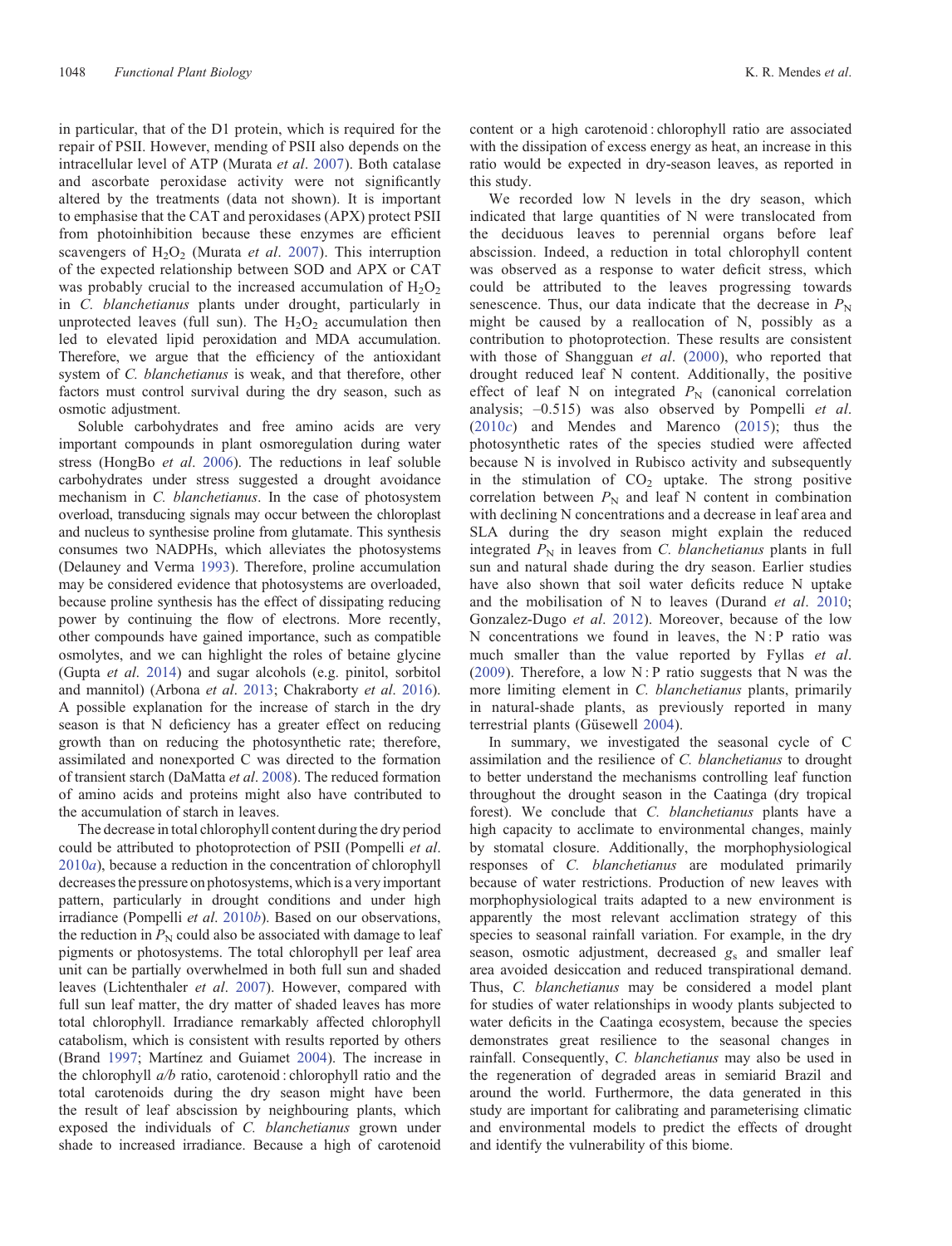# <span id="page-10-0"></span>**Conflicts of interest**

The authors declare no conflicts of interest.

### **Acknowledgements**

The authors thank to National Council for Scientific and Technological Development, CNPq (Grants 470476/2011–7) and the Foundation for Science and Technology of Pernambuco (Grants APQ-0077–5.01/09 and DCR-0034–2.03/13) for financially supporting this research. The corresponding author thanks Dr Aloysio Augusto Tahan de Campos Netto for providing clinical and surgical assistance.

## **References**

- Aasamaa K, Sõber A (2011) Stomatal sensitivities to changes in leaf water potential, air humidity,  $CO<sub>2</sub>$  concentration and light intensity, and the effect of abscisic acid on the sensitivities in six temperate deciduous tree species. *Environmental and Experimental Botany* **71**, 72–78. doi[:10.1016/](dx.doi.org/10.1016/j.�envexpbot.2010.10.013) [j.envexpbot.2010.10.013](dx.doi.org/10.1016/j.�envexpbot.2010.10.013)
- Amthor JS (2000) The McCree–de Wit–Penning de Vries–Thornley respiration paradigms: 30 years later. *Annals of Botany* **86**, 1–20. doi:[10.1006/anbo.2000.1175](dx.doi.org/10.1006/anbo.2000.1175)
- Antunes WC, Mendes KR, Chaves ARM, Ometto JP, Jarma-Orozco A, Pompelli MF (2016) *Spondias tuberosa* trees grown in tropical, wet environments are more susceptible to drought than those grown in arid environments. *Revista Colombiana de Ciencias Horticolas* **10**, 9–27. doi:[10.17584/rcch.2016v10i1.4456](dx.doi.org/10.17584/rcch.2016v10i1.4456)
- Arbona B, Manzi M, Ollas C, Gómez-Cadenas A (2013) Metabolomics as a tool to investigate abiotic stress tolerance in plants. *International Journal of Molecular Sciences* **14**, 4885–4911. doi[:10.3390/ijms1](dx.doi.org/10.3390/ijms14034885) [4034885](dx.doi.org/10.3390/ijms14034885)
- Arve LE, Terfa MT, Gislerød HR, Olsen JE, Torre S (2013) High relative air humidity and continuous light reduce stomata functionality by affecting the ABA regulation in rose leaves. *Plant, Cell & Environment* **36**, 382–392. doi:[10.1111/j.1365-3040.2012.02580.x](dx.doi.org/10.1111/j.1365-3040.2012.02580.x)
- Bates LS, Waldren RP, Teare ID (1973) Rapid determination of free proline for water-stress studies. *Plant and Soil* **39**, 205–207. doi[:10.1007/](dx.doi.org/10.1007/BF00018060) [BF00018060](dx.doi.org/10.1007/BF00018060)
- Becková M, Gardian Z, Yu J, Konik P, Nixon PJ, Komenda J (2017) Association of Psb28 and Psb27 proteins with PSII–PSI supercomplexes upon exposure of *Synechocystis* sp. PCC 6803 to high light. *Molecular Plant* **10**, 62–72. doi:[10.1016/j.molp.2016.08.001](dx.doi.org/10.1016/j.molp.2016.08.001)
- Bradford M (1976) Rapid and sensitive method for quantitation of microgram quantities of protein utilizing the principle of protein–dye binding. *Analytical Biochemistry* **72**, 248–254. doi[:10.1016/0003-2697](dx.doi.org/10.1016/0003-2697(76)90527-3) [\(76\)90527-3](dx.doi.org/10.1016/0003-2697(76)90527-3)
- Brand MH (1997) Shade influences plant growth, leaf color and chlorophyll content of *Kalmia latifolia* L. cultivar. *Horticultural Science* **32**, 206–208.
- Buckley TN (2005) The control of stomata by water balance.*New Phytologist* **168**, 275–292. doi:[10.1111/j.1469-8137.2005.01543.x](dx.doi.org/10.1111/j.1469-8137.2005.01543.x)
- Bullock SH, Mooney HA, Medina E (1995) 'Seasonally dry tropical forests.' (Cambridge University Press: Cambridge)
- Campos MLO, Hsie BS, Granja JAA, Correia RM, Silva SRS, Almeida-Cortez JS, Pompelli MF (2012) Photosynthesis and antioxidant activity mechanisms in *Jatropha curcas* L. under salt stress. *Brazilian Journal of Plant Physiology* **24**, 55–67. doi[:10.1590/S1677-04202012000100008](dx.doi.org/10.1590/S1677-04202012000100008)
- Chakraborty K, Mahatma M, Thawait L, Bishi S, Kalariya K, Singh A (2016) Water deficit stress affects photosynthesis and the sugar profile in source and sink tissues of groundnut (*Arachis hypogaea* L.) and impacts kernel quality. *Journal of Applied Botany and Food Quality* **89**, 98–104.
- Corcuera L, Morales F, Abadía A, Gil-Pelegrín E (2005) Seasonal changes in photosynthesis and photoprotection in a *Quercus ilex* subsp. *ballota*

woodland located in its upper altitudinal extreme in the Iberian Peninsula. *Tree Physiology* **25**, 599–608. doi:[10.1093/treephys/25.5.599](dx.doi.org/10.1093/treephys/25.5.599)

- DaMatta FM, Cunha RL, Antunes WC, Martins SCV, Araujo WL, Fernie AR, Moraes GABK (2008) In field-grown coffee trees source–sink manipulation alters photosynthetic rates, independently of carbon metabolism, via alterations in stomatal function. *New Phytologist* **178**, 348–357. doi:[10.1111/j.1469-8137.2008.02367.x](dx.doi.org/10.1111/j.1469-8137.2008.02367.x)
- Dantas JA, Bezerra Neto E, Barreto LP, Santos MVF (2006) Efeito da salinidade sobre o crescimento e composição mineral de seis clones de *Pennisetum. Revista de Ciencias Agricolas* **37**, 97–101.
- Delauney AJ, Verma DPS (1993) Proline biosynthesis and osmoregulation in plants. *The Plant Journal* **4**, 215–223. doi[:10.1046/j.1365-313X.](dx.doi.org/10.1046/j.1365-313X.1993.04020215.x) [1993.04020215.x](dx.doi.org/10.1046/j.1365-313X.1993.04020215.x)
- Dias-Filho MB, Dawson TE (1995) Physiological responses to soil moisture stress in two Amazonian gap-invader species. *Functional Ecology* **9**, 213–221. doi:[10.2307/2390567](dx.doi.org/10.2307/2390567)
- DuBois M, Gilles KA, Hamilton JK, Reders PA, Smith F (1956) Colorimetric method for determination of sugars and related substances. *Analytical Chemistry* **28**, 350–356. doi[:10.1021/ac60111a017](dx.doi.org/10.1021/ac60111a017)
- Durand JL, Gonzalez-Dugo V, Gastal F (2010) How much do water deficits alter the nitrogen nutrition status of forage crops? *Nutrient Cycling in Agroecosystems* **88**, 231–243. doi:[10.1007/s10705-009-](dx.doi.org/10.1007/s10705-009-9330-3) [9330-3](dx.doi.org/10.1007/s10705-009-9330-3)
- Eamus D (1999) Ecophysiological traits of deciduous and evergreen woody species in the seasonally dry tropics. *Trends in Ecology & Evolution* **14**, 11–16. doi:[10.1016/S0169-5347\(98\)01532-8](dx.doi.org/10.1016/S0169-5347(98)01532-8)
- Ehleringer JR (1991) <sup>13</sup>C/<sup>12</sup>C fractionation and its utility in terrestreial plant studies. In 'Carbon isotope techniques'. (Eds DC Coleman, B Fry) pp. 187–200. (Academic Press: New York)
- Ehleringer JR, Cooper TA (1988) Correlations between carbon isotope ratio and microhabitat in desert plants. *Oecologia* **76**, 562–566. doi:[10.1007/](dx.doi.org/10.1007/BF00397870) [BF00397870](dx.doi.org/10.1007/BF00397870)
- Ehleringer JR, Phillips SL, Comstock JP (1992) Seasonal variation in the carbon isotopic composition of desert plants. *Functional Ecology* **6**, 396–404. doi:[10.2307/2389277](dx.doi.org/10.2307/2389277)
- Faraloni C, Cutino I, Petruccelli R, Leva AR, Lazzeri S, Torzillo G (2011) Chlorophyll fluorescence technique as a rapid tool for *in vitro* screening of olive cultivars (*Olea europaea* L.) tolerant to drought stress. *Environmental and Experimental Botany* **73**, 49–56. doi:[10.1016/](dx.doi.org/10.1016/j.�envexpbot.2010.10.011) [j.envexpbot.2010.10.011](dx.doi.org/10.1016/j.�envexpbot.2010.10.011)
- Farquhar GD, O'Leary MH, Berry JA (1982) On the relationship between carbon isotope discrimination and intercellular carbon dioxide concentration in leaves. *Australian Journal of Plant Physiology* **9**, 121–137. doi:[10.1071/PP9820121](dx.doi.org/10.1071/PP9820121)
- Flexas J, Medrano H (2002) Drought-inhibition of photosynthesis in  $C_3$ plants: stomatal and non-stomatal limitations revisited. *Annals of Botany* **89**, 183–189. doi[:10.1093/aob/mcf027](dx.doi.org/10.1093/aob/mcf027)
- Flexas J, Bota J, Galmés J, Medrano H, Ribas-Carbo M (2006) Kepping a positive carbon balance under adverse conditions: responses of photosynthesis and respiration to water stress. *Physiologia Plantarum* **127**, 343–352. doi:[10.1111/j.1399-3054.2006.00621.x](dx.doi.org/10.1111/j.1399-3054.2006.00621.x)
- Flexas J, Díaz-Espejo A, Conesa MA, Coopman RE, Douthe C, Gago J, Gallé A, Galmés J, Medrano H, Ribas-Carbo M, Tomàs M, Niinemets Ü (2016) Mesophyll conductance to  $CO<sub>2</sub>$  and Rubisco as targets for improving intrinsic water use efficiency in C3 plants. *Plant, Cell & Environment* **39**, 965–982. doi[:10.1111/pce.12622](dx.doi.org/10.1111/pce.12622)
- Foley JA, Levis S, Costa MH, Cramer W, Pollard D (2000) Incorporating dynamic vegetation cover within global climate models. *Ecological Applications* **10**, 1620–1632. doi:[10.1890/1051-0761\(2000\)010\[1620:](dx.doi.org/10.1890/1051-0761(2000)010[1620:IDVCWG]2.0.CO;2) [IDVCWG\]2.0.CO;2](dx.doi.org/10.1890/1051-0761(2000)010[1620:IDVCWG]2.0.CO;2)
- Fyllas NM, Patiño S, Baker TR, Nardoto GB, Martinelli LA, Quesada CA, Paiva R, Schwarz M, Horna V, Mercado LM, Santos A, Arroyo L, Jiménez EM, Luizão DA, Neill DA, Silva N, Prieto A, Rudas A, Silveira M, Vieira ICG, Lopez-Gonzales G, Malhi Y, Phillips OL, Lloyd J (2009) Basin-wide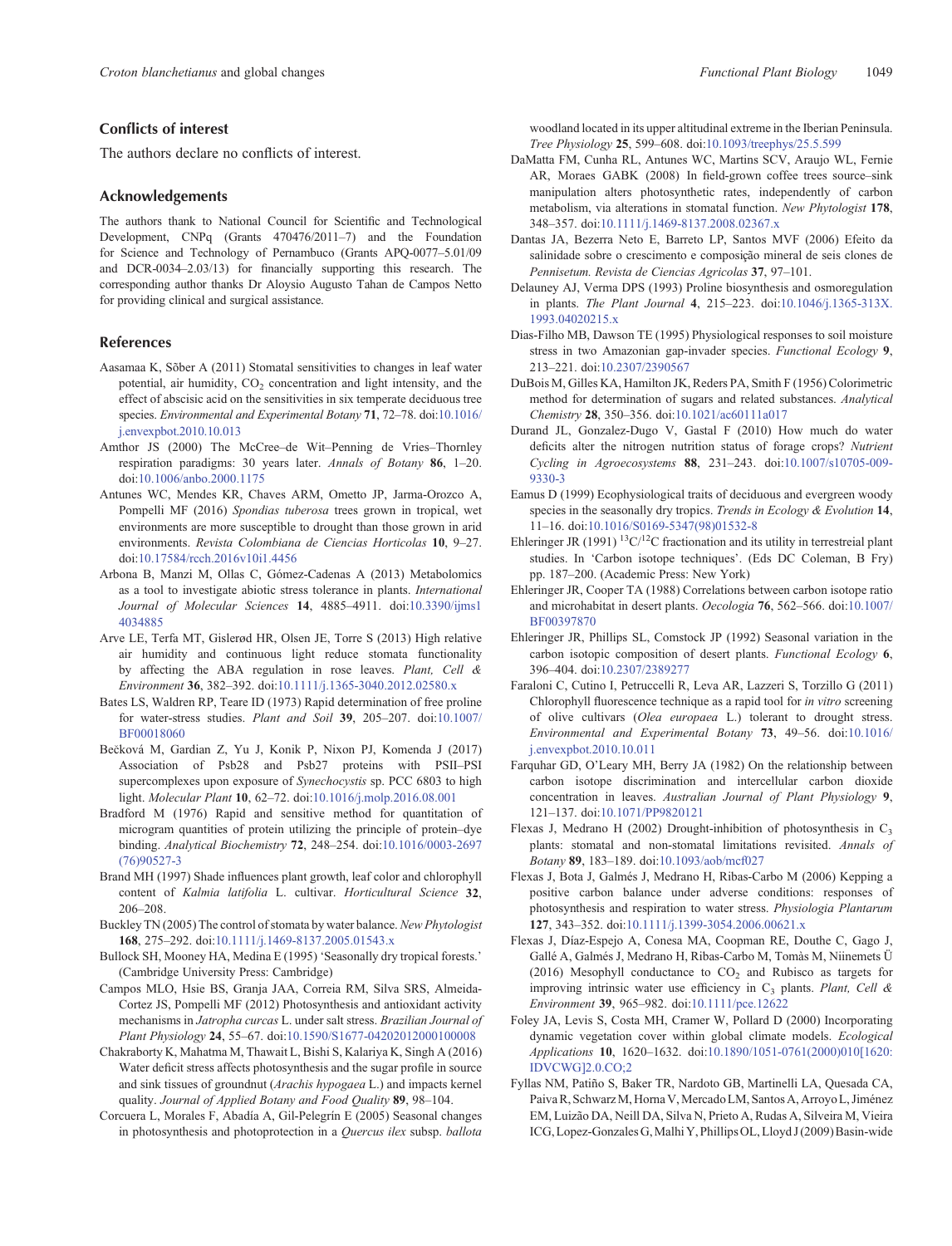<span id="page-11-0"></span>variations in foliar properties of Amazonian forest: phylogeny, soils and climate. *Biogeosciences* **6**, 2677–2708. doi[:10.5194/bg-6-2677-2009](dx.doi.org/10.5194/bg-6-2677-2009)

- Giday H, Kjaer KH, Fanourakis D, Ottosen C-O (2013) Smaller stomata require less severe leaf drying to close: a case study in *Rosa hydrida. Journal of Plant Physiology* **170**, 1309–1316. doi:[10.1016/j.jplph.2013.](dx.doi.org/10.1016/j.jplph.2013.04.007) [04.007](dx.doi.org/10.1016/j.jplph.2013.04.007)
- Gitelson AA, Gamon JA, Solovchenko A (2017) Multiple drivers of seasonal change in PRI: implications for photosynthesis 1. Leaf level. *Remote Sensing of Environment* **191**, 110–116. doi[:10.1016/j.rse.2016.12.014](dx.doi.org/10.1016/j.rse.2016.12.014)
- Gonzalez-Dugo V, Durand JL, Gastal F, Bariac T, Poincheval J (2012) Restricted root-to-shoot translocation and decreased sink size are responsible for limited nitrogen uptake in three grass species under water deficit. *Environmental and Experimental Botany* **75**, 258–267. doi:[10.1016/j.envexpbot.2011.07.009](dx.doi.org/10.1016/j.envexpbot.2011.07.009)
- Gupta N, Thind SKT, Bains NS (2014) Glycine betaine application modifies biochemical attributes of osmotic adjustment in drought stressed wheat. *Plant Growth Regulation* **72**, 221–228. doi[:10.1007/s10725-013-9853-0](dx.doi.org/10.1007/s10725-013-9853-0)
- Güsewell SN (2004) N : P ratios in terrestrial plants: variation and functional significance. *New Phytologist* **164**, 243–266. doi[:10.1111/j.1469-8137.](dx.doi.org/10.1111/j.1469-8137.2004.01192.x) [2004.01192.x](dx.doi.org/10.1111/j.1469-8137.2004.01192.x)
- Hardoon DR, Szedmak S, Shawe-Taylor J (2004) Canonical correlation analysis: an overview with application to learning methods. *Neural Computation* **16**, 2639–2664. doi:[10.1162/0899766042321814](dx.doi.org/10.1162/0899766042321814)
- Hikosaka K (2004) Interspecific difference in the photosynthesis–nitrogen relationship: patterns, physiological causes, and ecological importance. *Journal of Plant Research* **117**, 481–494. doi:[10.1007/s10265-004-](dx.doi.org/10.1007/s10265-004-0174-2) [0174-2](dx.doi.org/10.1007/s10265-004-0174-2)
- HongBo S, ZongSuo L, MingAn S (2006) Osmotic regulation of 10 wheat (*Triticum aestivum* L.) genotypes at soil water deficits. *Colloids and Surfaces. B, Biointerfaces* **47**, 132–139. doi[:10.1016/j.colsurfb.2005.](dx.doi.org/10.1016/j.colsurfb.2005.11.028) [11.028](dx.doi.org/10.1016/j.colsurfb.2005.11.028)
- Hsie BS, Mendes KR, Antunes WC, Endres L, Campos MLO, Souza FC, Santos ND, Singh B, Arruda ECP, Pompelli MF (2015) *Jatropha curcas* L. (Euphorbiaceae) modulates stomatal traits in response to leaf-to-air vapor pressure deficit. *Biomass and Bioenergy* **81**, 273–281. doi:[10.1016/](dx.doi.org/10.1016/j.biombioe.2015.07.014) [j.biombioe.2015.07.014](dx.doi.org/10.1016/j.biombioe.2015.07.014)
- Ishida A, Toma T (1999) Limitation of leaf carbon gain by stomatal and photochemical processes in the top canopy of *Macaranga conifera*, a tropical pioneer tree.*Tree Physiology* **19**, 467–473. doi[:10.1093/treephys/](dx.doi.org/10.1093/treephys/19.7.467) [19.7.467](dx.doi.org/10.1093/treephys/19.7.467)
- Keenan T, Sabate S, Gracia C (2010) The importance of mesophyll conductance in regulating forest ecosystem productivity during drought periods. *Global Change Biology* **16**, 1019–1034. doi:[10.1111/](dx.doi.org/10.1111/j.1365-2486.2009.02017.x) [j.1365-2486.2009.02017.x](dx.doi.org/10.1111/j.1365-2486.2009.02017.x)
- Köppen W (1948) 'Climatologia: con un estudio de los climas de la tierra.' (Fondo de Cultura Economica: Mexico)
- Krieger-Liszkay A (2005) Singlet oxygen production in photosynthesis. *Journal of Experimental Botany* **56**, 337–346. doi:[10.1093/jxb/erh237](dx.doi.org/10.1093/jxb/erh237)
- Lawlor DW, Tezara W (2009) Causes of decreased photosynthetic rate and metabolic capacity in water-deficient leaf cells: a critical evaluation of mechanisms and integration of processes.*Annals of Botany* **103**, 561–579. doi:[10.1093/aob/mcn244](dx.doi.org/10.1093/aob/mcn244)
- Lichtenthaler HK, Ac A, Marek MV, Kalina J, Urban O (2007) Differences in pigment composition, photosynthetic rates and chlorophyll fluorescence images of sun and shade leaves of four tree species. *Plant Physiology and Biochemistry* **45**, 577–588. doi:[10.1016/j.plaphy.2007.04.006](dx.doi.org/10.1016/j.plaphy.2007.04.006)
- Lloyd J, Farqhar GD (2008) Effects of rising temperatures and  $[CO<sub>2</sub>]$  on the physiology of tropical forest tree.*Philosophical Transactions of the Royal Society B* **363**, 1811–1817. doi[:10.1098/rstb.2007.0032](dx.doi.org/10.1098/rstb.2007.0032)
- Marengo JA, Ambrizzi T, Rocha RP, Alves LM, Cuadra SV, Valverde MC, Torres RR, Santos DC, Ferraz SET (2010) Future change of climate in South America in the late twenty-first century: intercomparison of scenarios from three regional climate models. *Climate Dynamics* **35**, 1073–1097. doi:[10.1007/s00382-009-0721-6](dx.doi.org/10.1007/s00382-009-0721-6)
- Marengo JA, Chou SC, Kay G, Alves LM, Pesquero JF, Soares WR, Santos DC, Lyra AA, Sueiro G, Betts R, Chagas DJ, Gomes JL, Bustamante JF, Tavares P (2012) Development of regional future climate change scenarios in South America using the Eta CPTEC/HadCM3 climate change projections: climatology and regional analyses for the Amazon, São Francisco and the Paraná River basins. *Climate Dynamics* **38**, 1829–1848. doi:[10.1007/s00382-011-1155-5](dx.doi.org/10.1007/s00382-011-1155-5)
- Markesteijn L, Poorter L, Bongers F (2007) Light-dependent leaf trait variation in 43 tropical dry forest tree species. *American Journal of Botany* **94**, 515–525. doi:[10.3732/ajb.94.4.515](dx.doi.org/10.3732/ajb.94.4.515)
- Martin B, Ruiz-Torres NA (1992) Effects of water-deficit stress on photosynthesis, its components and component limitations, and on water use efficiency in wheat (*Triticum aestivum* L.). *Plant Physiology* **100**, 733–739. doi[:10.1104/pp.100.2.733](dx.doi.org/10.1104/pp.100.2.733)
- Martínez DE, Guiamet JJG (2004) Distortion of the SPAD 502 chlorophyll meter readings by changes in irradiance and leaf water status. *Agronomie* **24**, 41–46. doi[:10.1051/agro:2003060](dx.doi.org/10.1051/agro:2003060)
- Mendes KR, Marenco RA (2014) Is stomatal conductance of Central Amazonian saplings influenced by circadian rhythms under natural conditions? *Theoretical and Experimental Plant Physiology* **26**, 115–125. doi[:10.1007/s40626-014-0010-6](dx.doi.org/10.1007/s40626-014-0010-6)
- Mendes KR, Marenco RA (2015) Photosynthetic traits of tree species in response to leaf nutrient content in the central Amazon. *Theoretical and Experimental Plant Physiology* **27**, 51–59. doi:[10.1007/s40626-015-](dx.doi.org/10.1007/s40626-015-0031-9) [0031-9](dx.doi.org/10.1007/s40626-015-0031-9)
- Mlinaric S, Dunic JA, Babojelic MS, Cesar V, Lepeduš H (2017) Differential accumulation of photosynthetic proteins regulates diurnal photochemical adjustments of PSII in common fig (*Ficus carica* L.) leaves. *Journal of Plant Physiology* **209**, 1–10. doi:[10.1016/j.jplph.2016.12.002](dx.doi.org/10.1016/j.jplph.2016.12.002)
- Moore S, Stein WH (1954) A modified ninhydrin reagent for the photometric determination of amino acids and related compounds. *The Journal of Biological Chemistry* **221**, 907–913.
- Mott KA, Peak D (2010) Stomatal responses to humidity and temperature in darkness. *Plant, Cell & Environment* **33**, 1084–1090.
- Murata N, Takahashi S, Nishiyama Y, Allakhverdiev SI (2007) Photoinhibition of photosystem II under environmental stress. *Biochimica et Biophysica Acta* **1767**, 414–421. doi[:10.1016/j.bbabio.](dx.doi.org/10.1016/j.bbabio.2006.11.019) [2006.11.019](dx.doi.org/10.1016/j.bbabio.2006.11.019)
- Murata N, Allakhverdiev SI, Nishiyama Y (2012) The mechanism of photoinhibition *in vivo*: Re-evaluation of the roles of catalase,  $\alpha$ tocopherol, non-photochemical quenching, and electron transport. *Biochimica et Biophysica Acta* **1817**, 1127–1133. doi[:10.1016/j.bbabio.](dx.doi.org/10.1016/j.bbabio.2012.02.020) [2012.02.020](dx.doi.org/10.1016/j.bbabio.2012.02.020)
- Murray-Tortarolo G, Friedlingstein P, Sitch S, Seneviratne S, Fletcher I, Mueller B, Greve P, Anav A, Liu Y, Ahlström A, Huntingford C, Levis S, Levy P, Lomas M, Poulter B, Viovy N, Zaehle S, Zeng N (2016) Changes in the dry season intensity are a key driver of regional NPP trends. *Geophysical Research Letters* **43**, 2632–2639. doi:[10.1002/](dx.doi.org/10.1002/2016GL068240) [2016GL068240](dx.doi.org/10.1002/2016GL068240)
- Nishiyama Y, Allakhverdiev SI, Murata N (2006) A new paradigm for the action of reactive oxygen species in the photoinhibition of photosystem II. *Biochimica et Biophysica Acta* **1757**, 742–749. doi[:10.1016/j.bbabio.](dx.doi.org/10.1016/j.bbabio.2006.05.013) [2006.05.013](dx.doi.org/10.1016/j.bbabio.2006.05.013)
- Nouvellon Y, Laclau JP, Epron D, Kinana A, Mabiala A, Roupsard O, Bonnefond JM, Le Maire G, Marsden C, Bontemps JD, Saint-André L (2010) Within-stand and seasonal variations of specific leaf area in a clonal *Eucalyptus* plantation in the Republic of Congo. *Forest Ecology and Management* **259**, 1796–1807. doi:[10.1016/j.foreco.2009.05.023](dx.doi.org/10.1016/j.foreco.2009.05.023)
- Oguchi R, Hikosaka K, Hirose T (2005) Leaf anatomy as a constraint for photosynthetic acclimation: differential responses in leaf anatomy to increasing growth irradiance among three deciduous trees. *Plant, Cell & Environment* **28**, 916–927. doi:[10.1111/j.1365-3040.2005.01344.x](dx.doi.org/10.1111/j.1365-3040.2005.01344.x)
- Parker G, Tinoco-Ojanguren C, Martinez-Yrizar A, Maass M (2005) Seasonal balance and vertical pattern of photosynthetically active radiation within